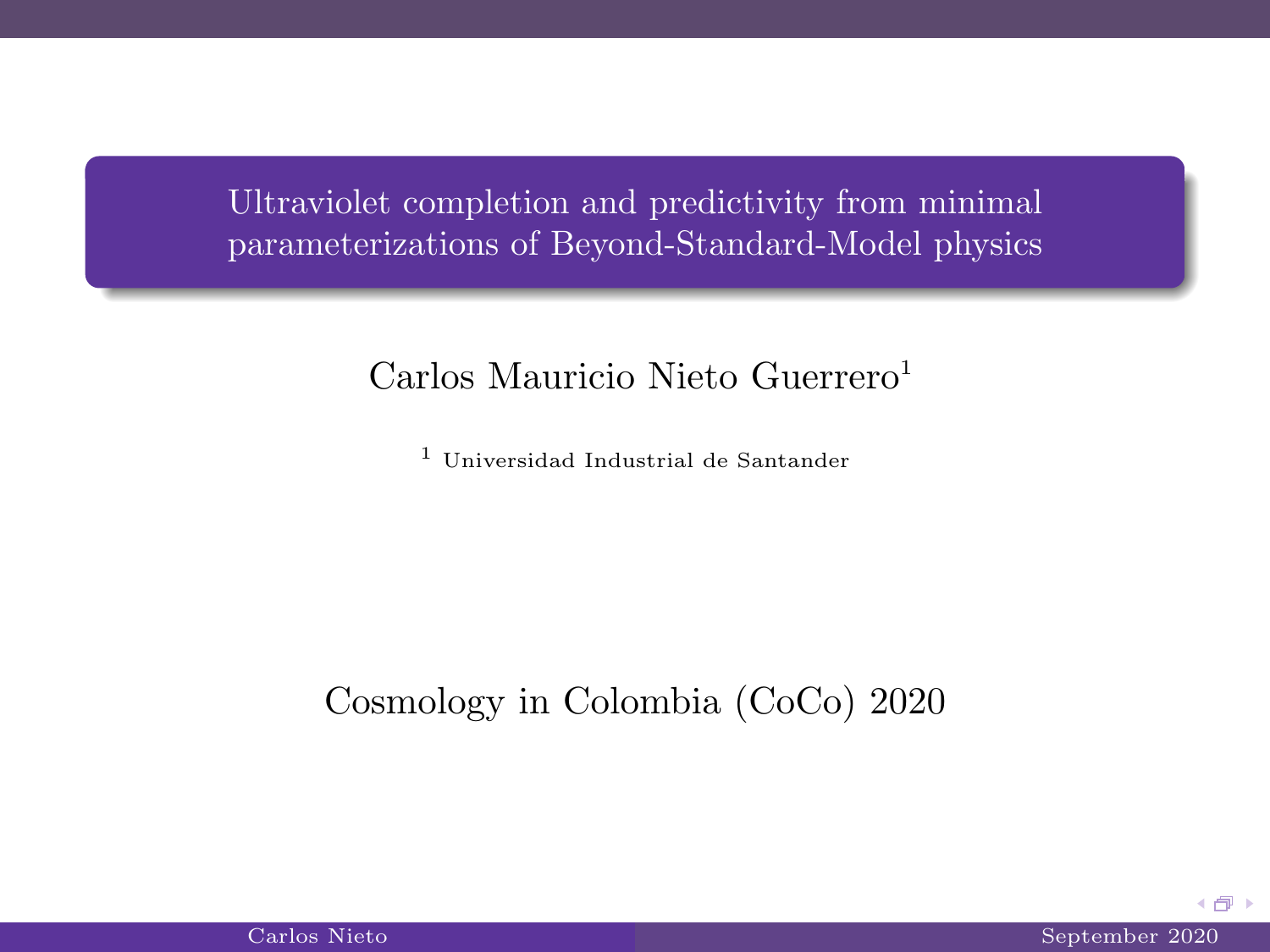

#### 2 [AS extensions of the SM](#page-11-0)





(例)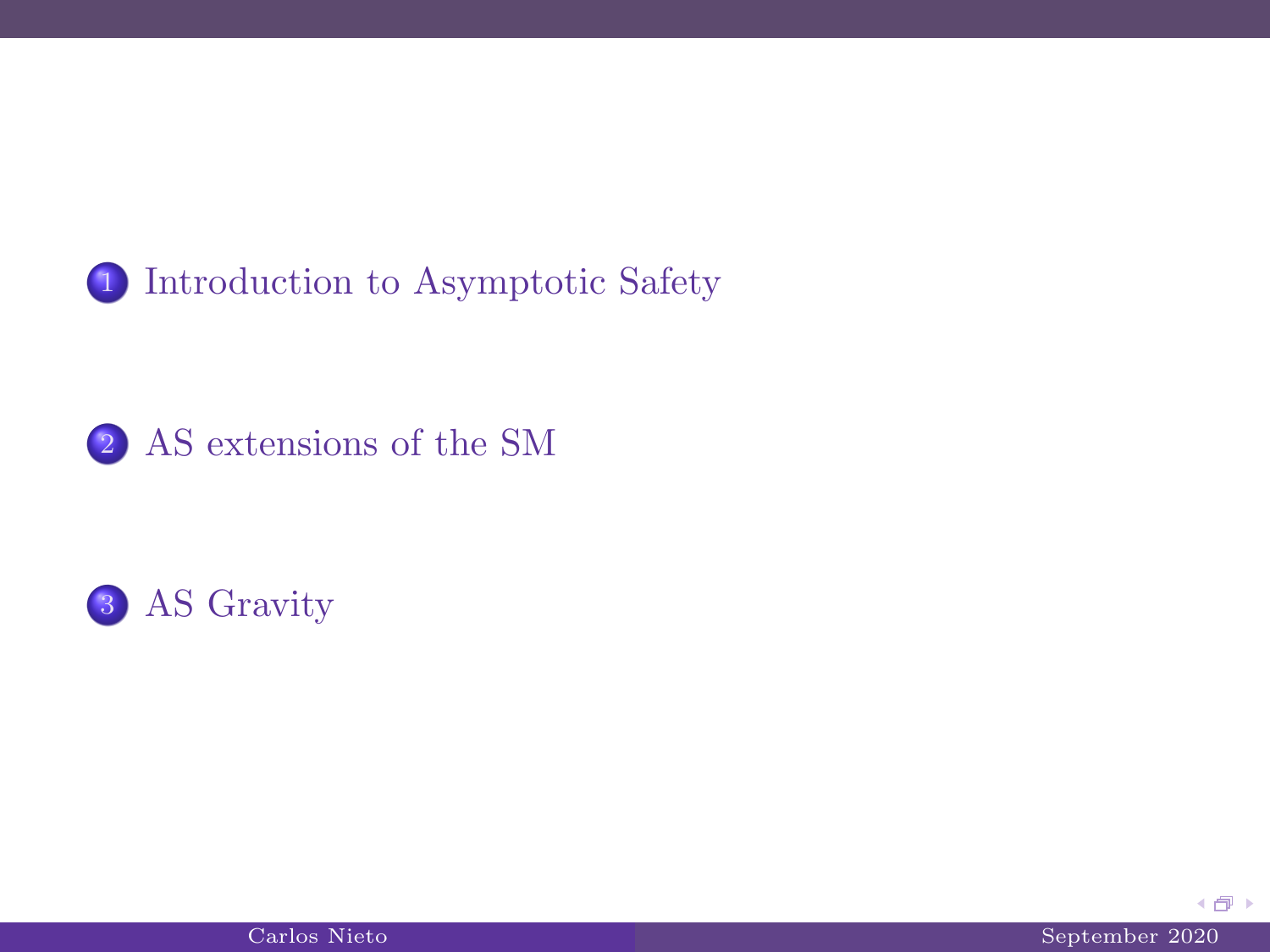### Asymptotic Safety - The concept

Definition:

$$
\mathcal{L} = \sum_i g_i(k) \mathcal{O}_i(\varphi) \Longrightarrow \beta_i(g_j^*) = k \frac{dg_i}{dk} = 0 \,.
$$

Linearized analysis for  $y_i = g_i - g_i^*$ 

$$
\frac{dy_i}{dt} = M_{ij}y_j, \quad M_{ij} = \frac{\partial \beta_i}{\partial g_j} \tag{1}
$$

$$
(S^{-1})_{ij} M_{jl} S_{ln} = \delta_{in} \lambda_n, \quad z_i = S_{ij}^{-1} y_j \tag{2}
$$

$$
\frac{dz_i}{dt} = \lambda_i z_i \quad \text{and} \quad z_i(t) = c_i e^{\lambda_i t} = c_i \left(\frac{k}{k_0}\right)^{\lambda_i}.
$$
 (3)

- If  $\Re(\lambda_i) > 0$ , irrelevant direction.
- If  $\Re(\lambda_i) < 0$ , relevant direction.
- If  $\Re(\lambda_i) = 0$ , marginal direction.

<span id="page-2-0"></span> $+$   $-$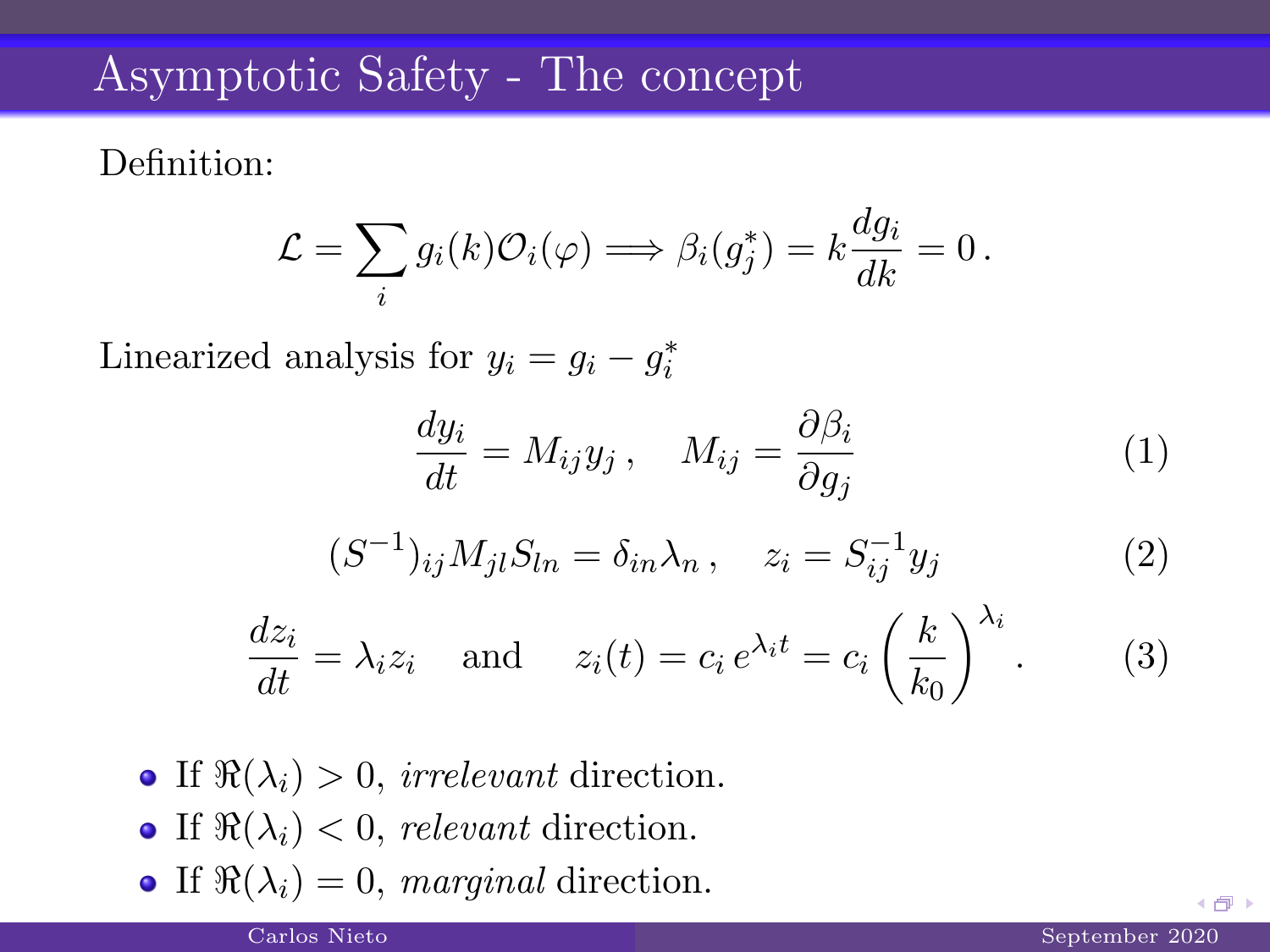## Theory space



Figure : Theory space and fixed-point properties.

4 伊 ト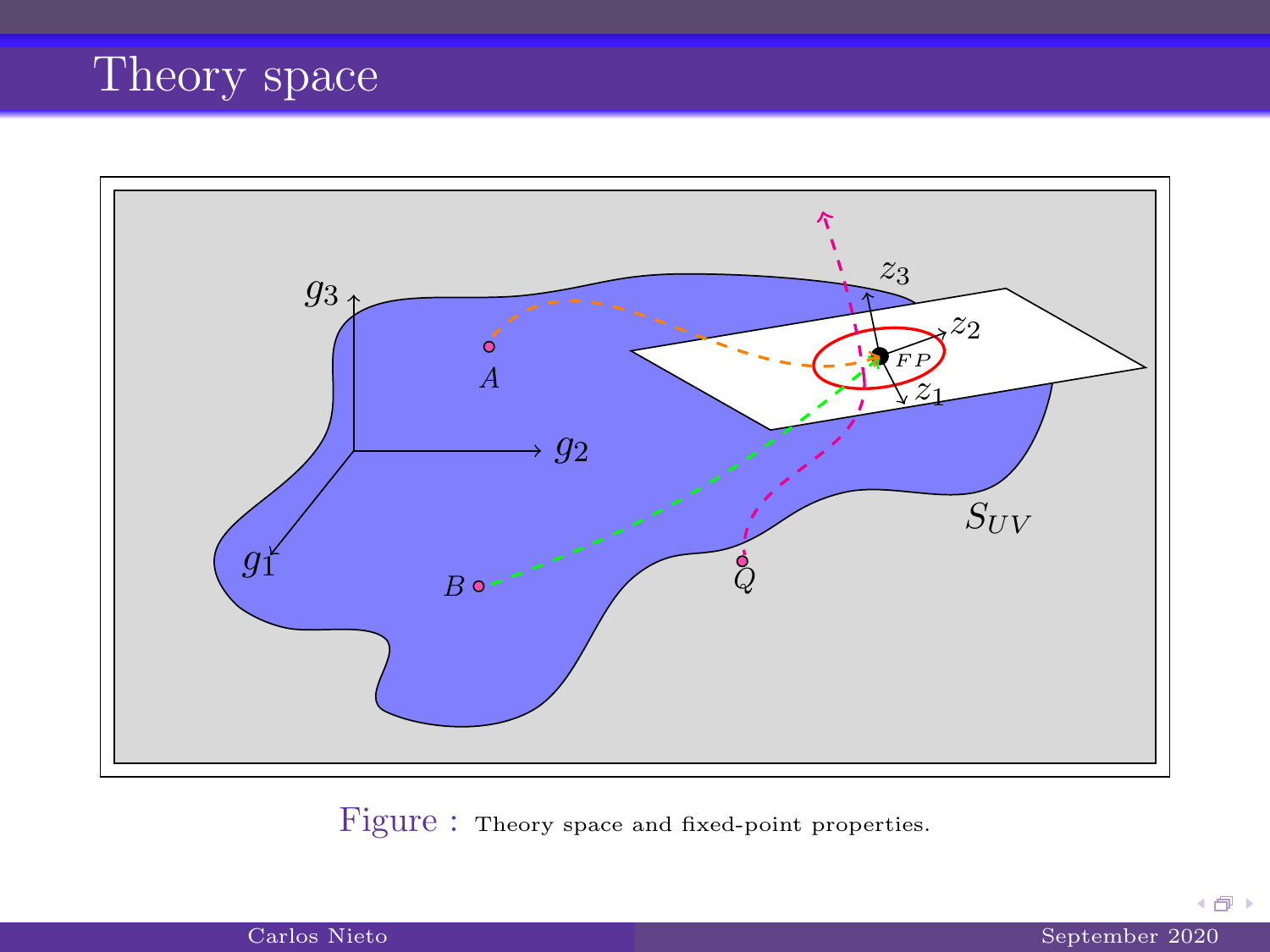## Running of the SM gauge couplings



Figure : Running of the gauge couplings  $g_1, g_2$  and  $g_3$ . At large values of k,  $g_1$ begins its ascent towards the Landau pole.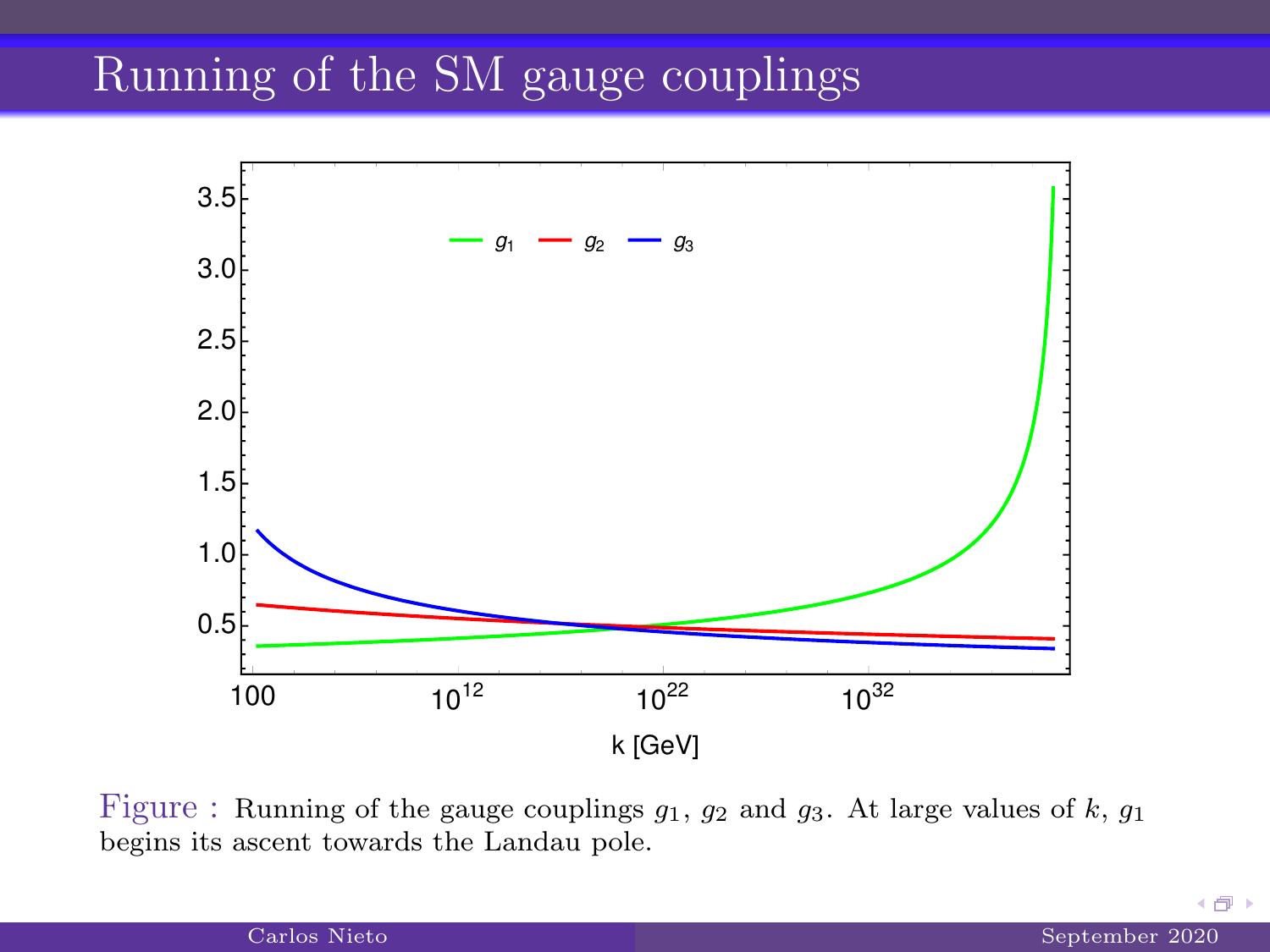#### Gauge theories in  $d = 4$ : one loop

•  $SU(N_c)$  theory with  $N_f$  fermions in the fundamental representation

$$
\mathcal{L} = -\frac{1}{4} \text{tr} F_{\mu\nu} F^{\mu\nu} + \bar{\psi} i \not{\!\!D} \psi \tag{4}
$$

The beta function of  $\alpha_g = \frac{g^2 N_c}{(4\pi)^2}$  $\frac{g_{1}v_{c}}{(4\pi)^{2}}$  is

$$
\beta_g = -B\alpha_g^2 \tag{5}
$$

$$
B = -\frac{4}{3}\epsilon \; ; \qquad \epsilon = \frac{N_F}{N_c} - \frac{11}{2} \tag{6}
$$

$$
N_F < \frac{11}{2} N_c \Longrightarrow \epsilon < 0 \Longrightarrow B > 0 \Longrightarrow \text{ AF}
$$

 $+ 4 + 1 + 1 = 1 + 1 = 1 + 1 = 1$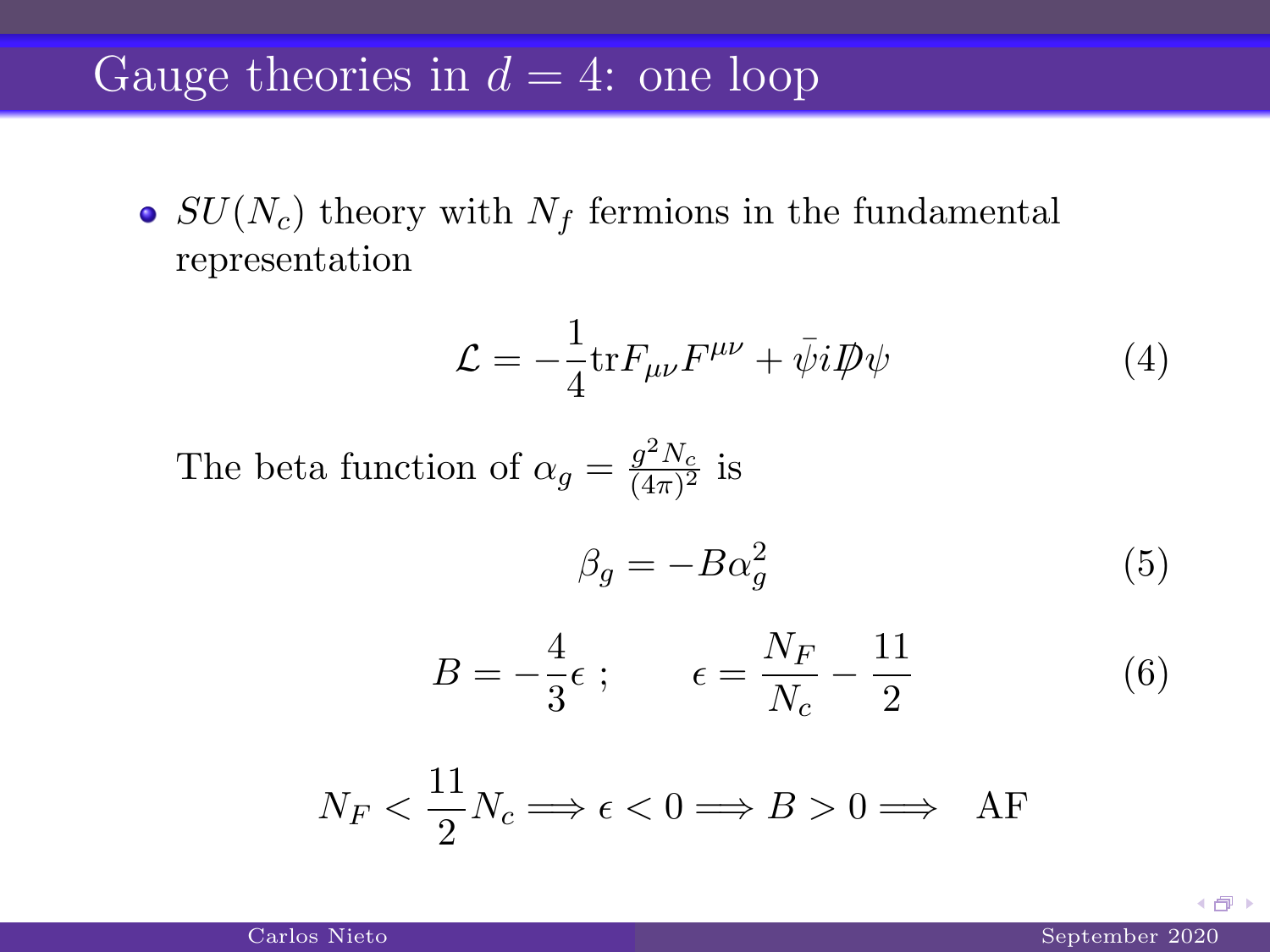## Gauge theories in  $d = 4$ : two loops



Carlos Nieto September 2020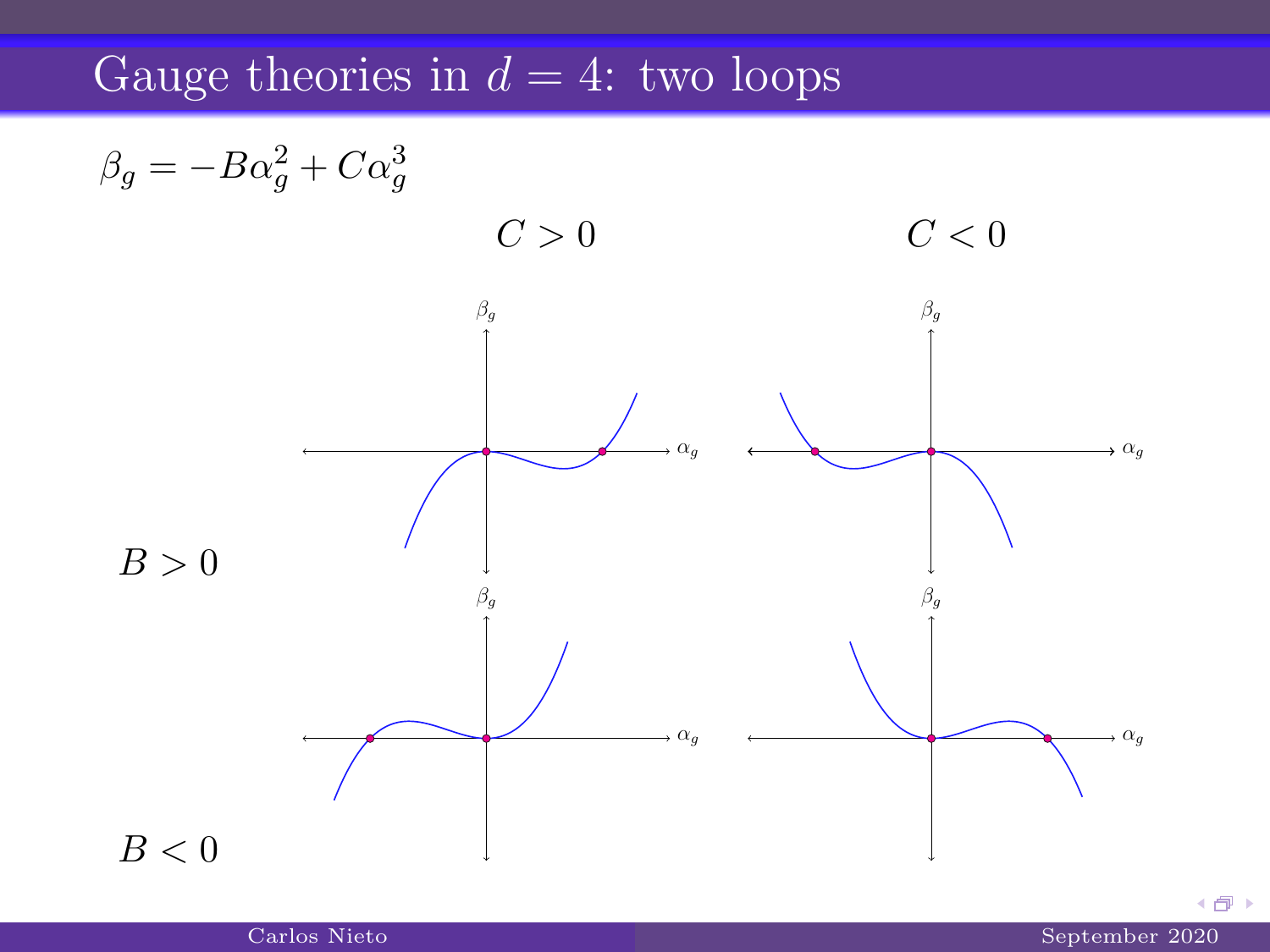### Yukawa couplings

 $\bullet$  Adding scalar fields  $H$ 

$$
\Delta \mathcal{L} = \text{tr}(\partial^{\mu} H)^{\dagger} (\partial_{\mu} H) + y \text{ tr}(\bar{\psi}_{L} H \psi_{R} + \bar{\psi}_{R} H \psi_{L}) \qquad (7)
$$

$$
\beta_{g} = \frac{d\alpha_{g}}{dt} = (-B + C\alpha_{g} - D\alpha_{y})\alpha_{g}^{2}
$$

$$
\beta_{y} = \frac{d\alpha_{y}}{dt} = (E\alpha_{y} - F\alpha_{g})\alpha_{y}
$$

Beta functions for  $\alpha_g$  and  $\alpha_y = \frac{y^2 N_c}{(4\pi)^2}$  $\overline{(4\pi)^2}$ 

$$
\beta_g = \alpha_g^2 \left[ \frac{4}{3} \epsilon + \left( 25 + \frac{26}{3} \epsilon \right) \alpha_g - 2 \left( \frac{11}{3} + \epsilon \right) \alpha_y \right]
$$
  
\n
$$
\beta_y = \alpha_y \left[ (13 + 2\epsilon) \alpha_y - 6\alpha_g \right]
$$
\n(8)

(例)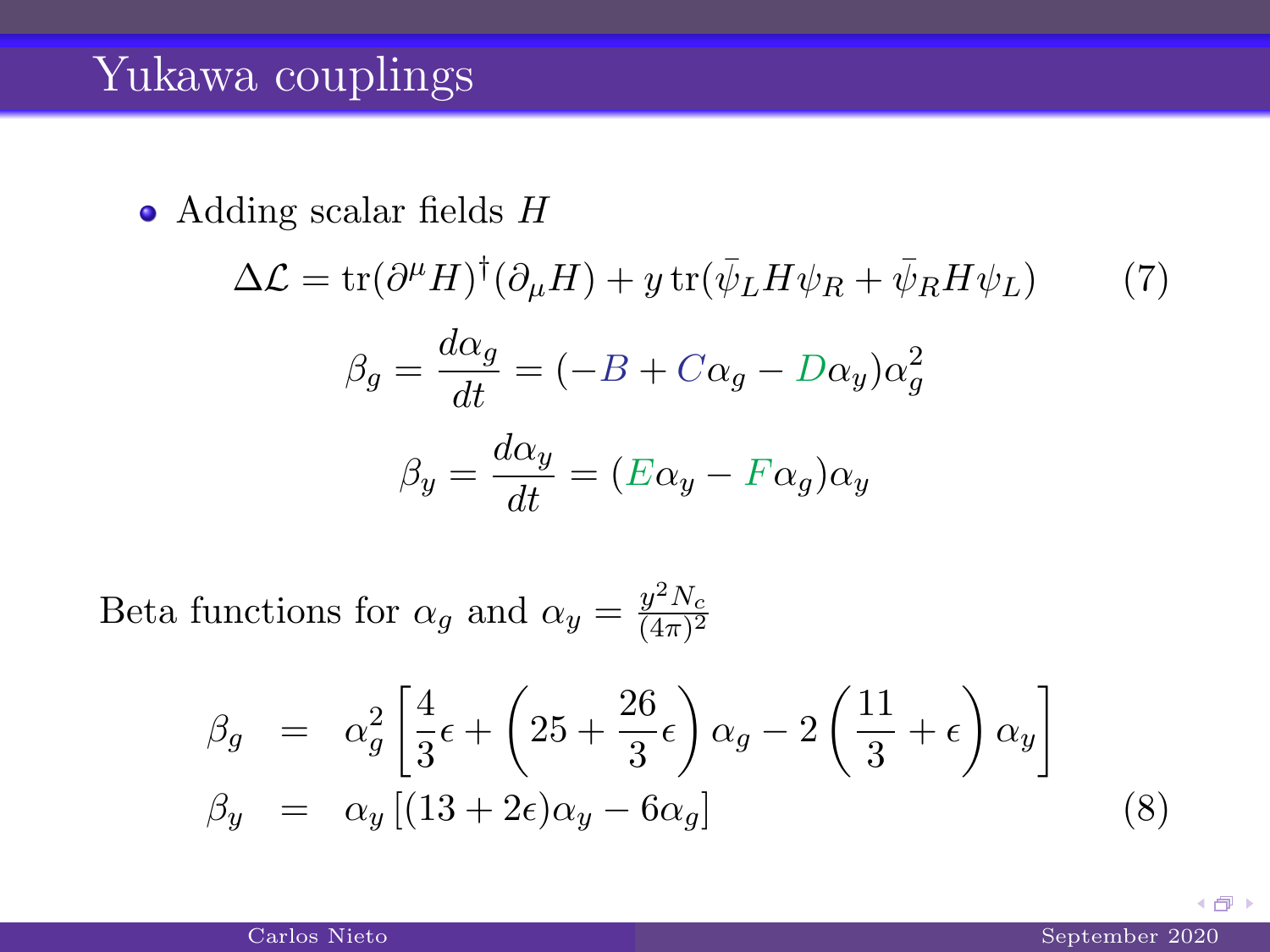#### Fixed-point solutions

• For  $\epsilon$  < 0, Banks-Zaks

$$
(\alpha_{g*}, \alpha_{y*}) = \left(-\frac{4\epsilon}{75 + 26\epsilon}, 0\right) \tag{9}
$$

• For  $\epsilon > 0$ , Litim-Sannino

$$
(\alpha_{g*}, \alpha_{y*}) = \left(\frac{2(13\epsilon + 2\epsilon^2)}{57 - 46\epsilon - 8\epsilon^2}, \frac{12\epsilon}{57 - 46\epsilon - 8\epsilon^2}\right) (10)
$$

$$
\approx (0.456\epsilon + O(\epsilon^2), 0.211\epsilon + O(\epsilon^2))
$$

[D.F. Litim and F. Sannino, JHEP 1412 (2014) 178 ]

(例)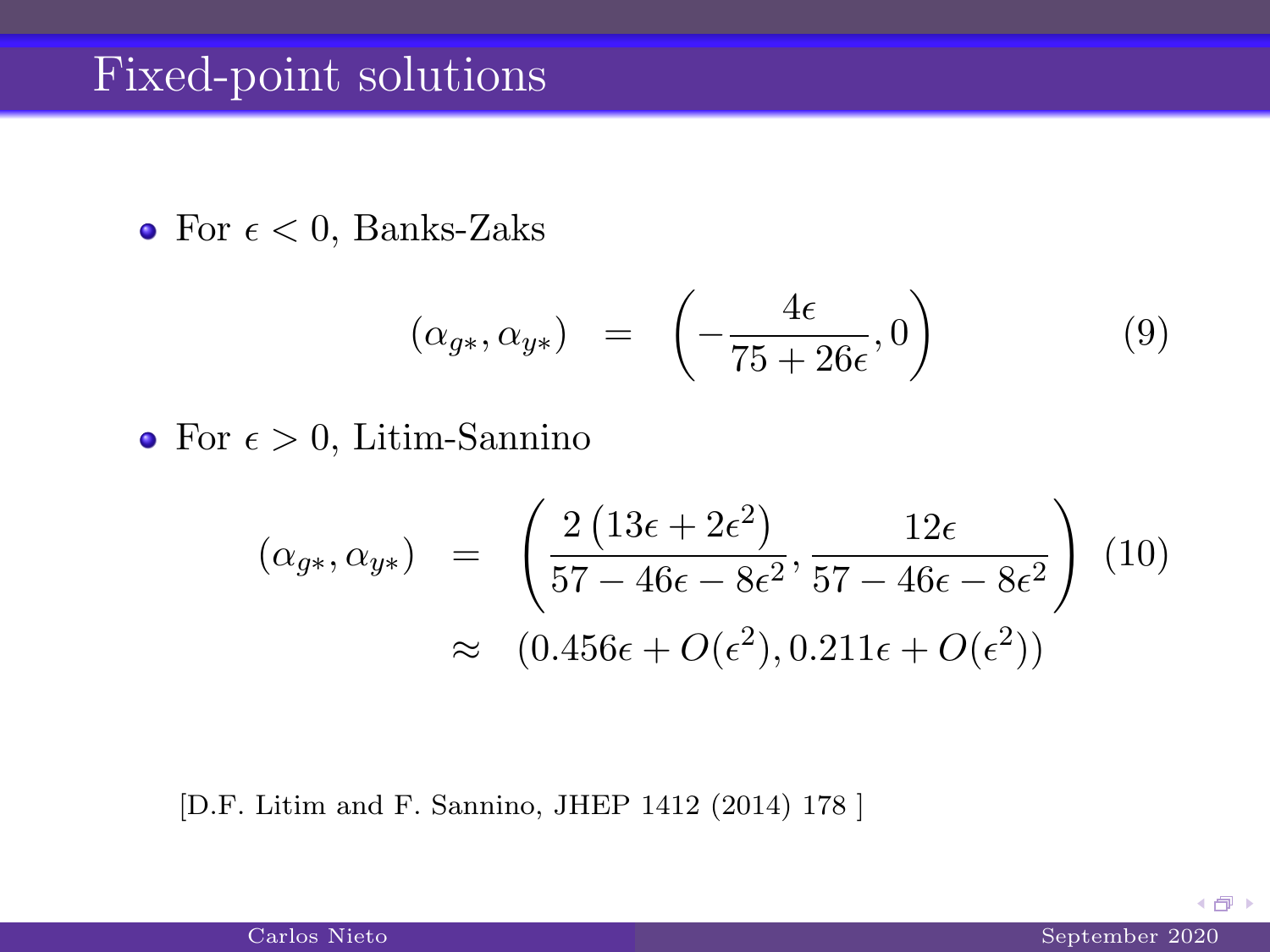## Phase diagram

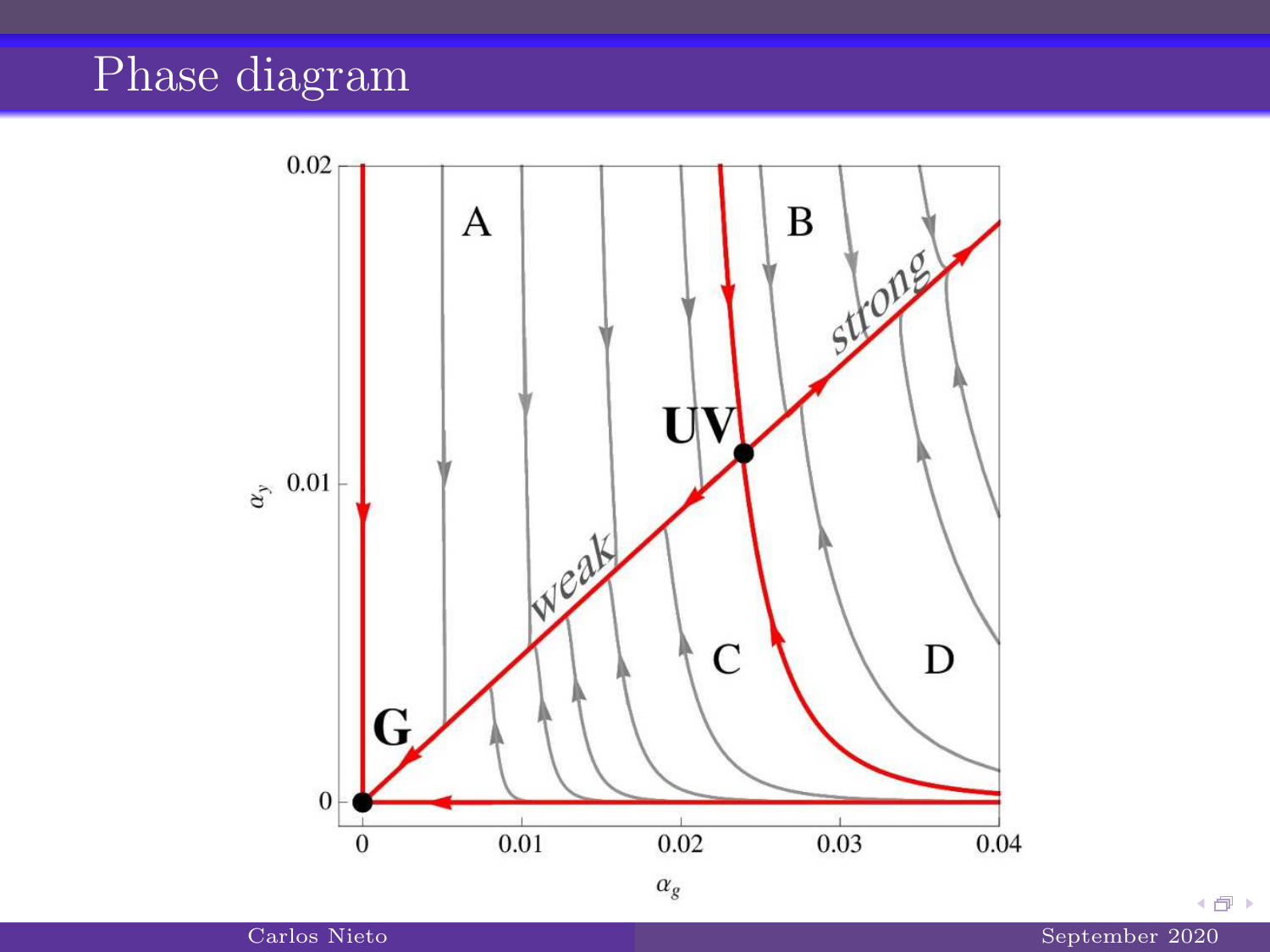## Fixed-point regimes





 $k_* > M_{pl}$ 



 $+5$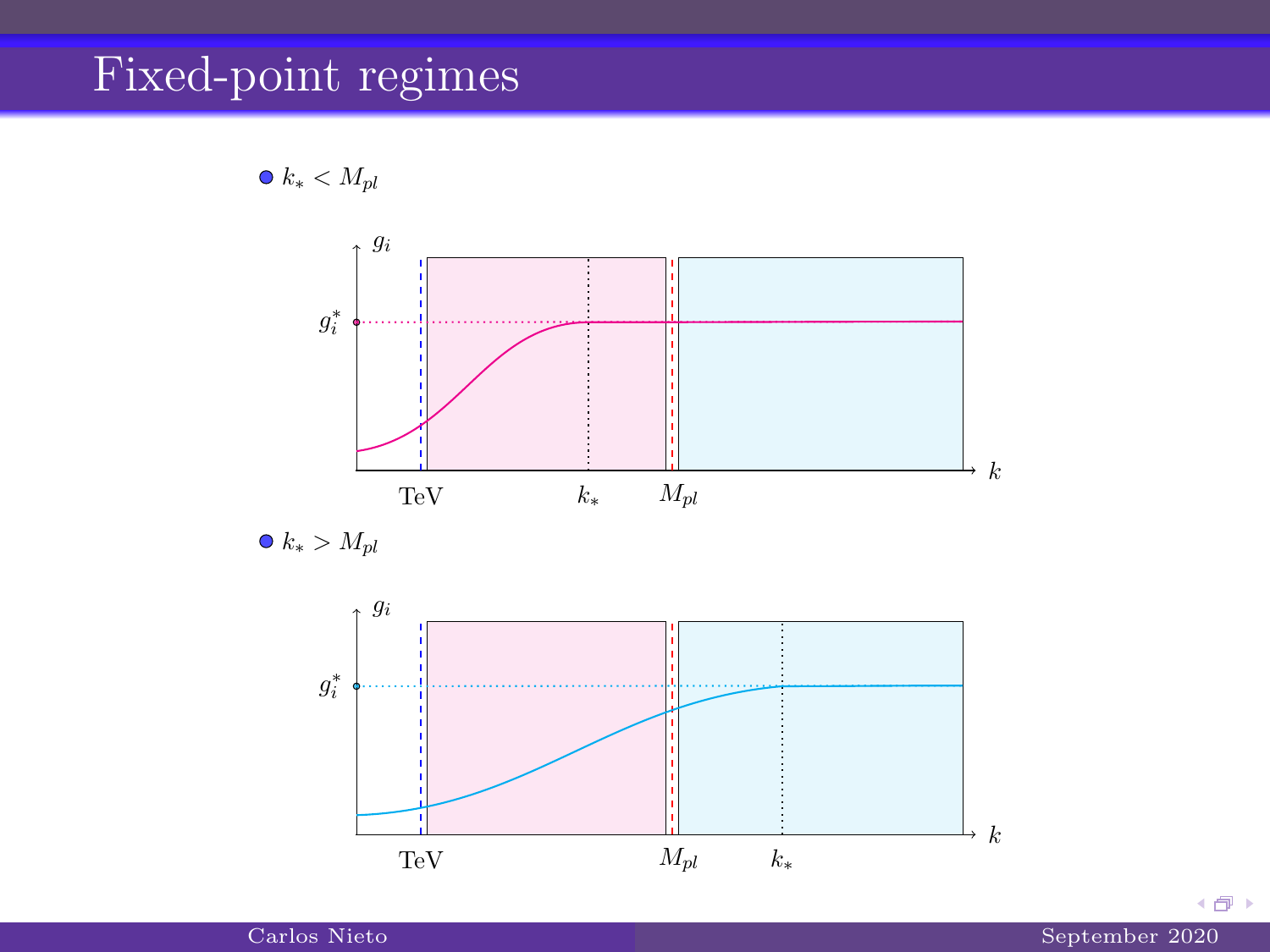Are there phenomenologically viable AS gauge-Yukawa theories?

Finite  $N_f$  and  $N_c$ 

[A. Bond, D. Litim, Eur.Phys.J. C77 (2017) no.6, 429, arXiv:1608.00519 [hep-th]] [A. Bond, G. Hiller, K. Kowalska, D. Litim, JHEP 1708 (2017) 004, arXiv:1702.01727 [hep-ph]] [G.M. Pelaggi, A.D. Plascencia, A. Salvio, F. Sannino, Y. Smirnov, A. Strumia, Phys.Rev. D97 (2018) no.9, 095013 arXiv:1708.00437 [hep-th]] [R.B. Mann, J.R. Meffe, F. Sannino, T.G. Steele, Z.W. Wang and C. Zhang, Phys. Rev. Lett. 119, 261802 (2017), arXiv:1707.02942 [hep-th]]

<span id="page-11-0"></span>Simplest models use additional vector-like fermions.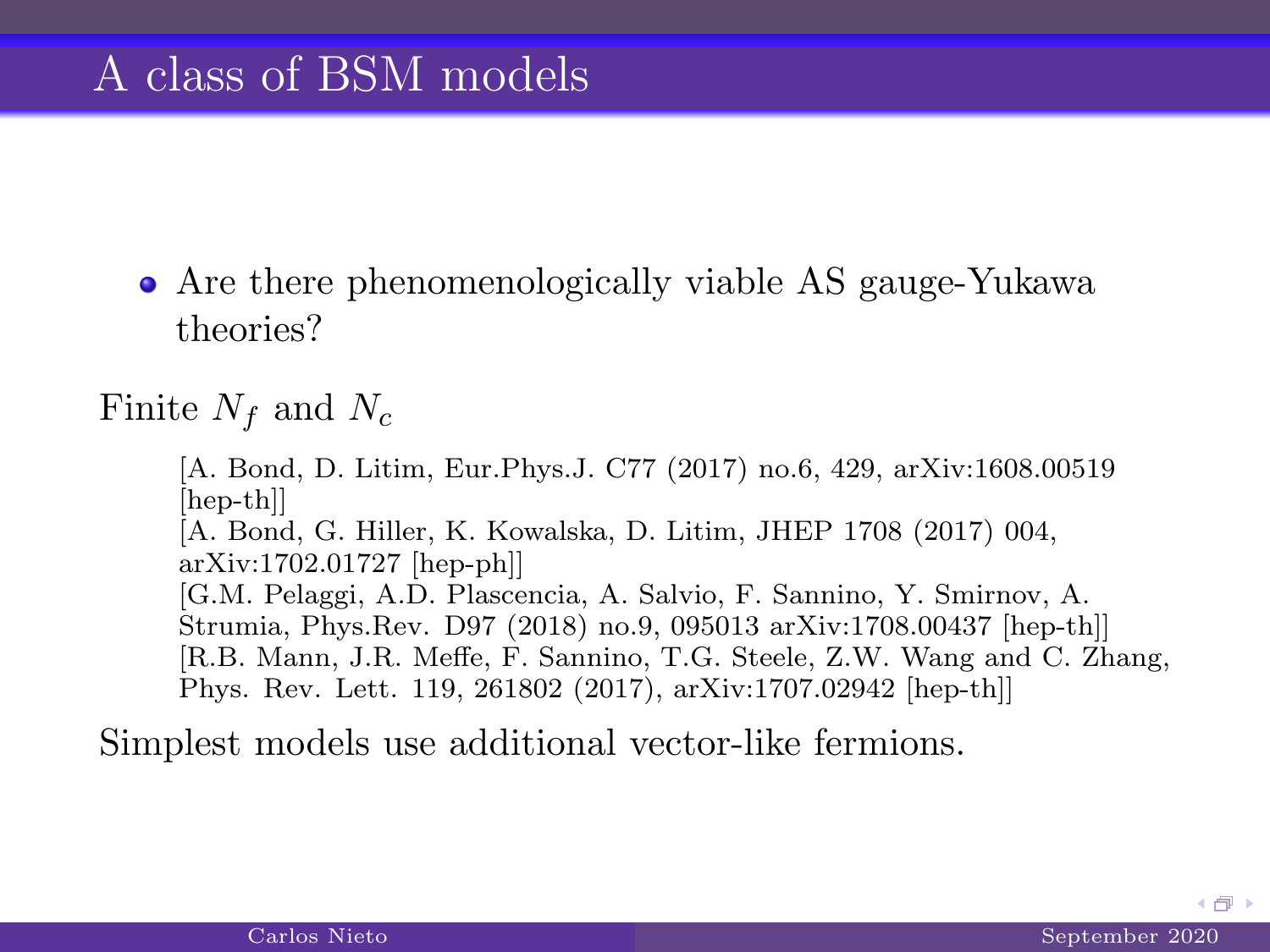- Group:  $SU_c(3) \times SU_L(2) \times U_Y(1)$ .
- Add  $N_f$  families of vector-like fermions  $\psi_i$  minimally coupled to SM and Yukawa interactions new scalars S.
- $\mathcal{L} = \mathcal{L}_{SM} + \text{Tr}(\bar{\psi}i\rlap{\,/}D\psi) + \text{Tr}(\partial_{\mu}S^{\dagger}\partial_{\mu}S) y \text{Tr}(\bar{\psi}_LS\psi_R + \bar{\psi}_RS^{\dagger}\psi_L).$
- Representation labels  $(p, q)$ ,  $\ell$ , Y and  $N_f$ .
- Couplings:  $(\alpha_1, \alpha_2, \alpha_3, \alpha_t, \alpha_y, \alpha_\lambda)$ , where  $\alpha_i \equiv \left(\frac{g_i}{4\pi}\right)^2$  and  $\alpha_{\lambda} \equiv \frac{\lambda}{(4\pi)^2}.$

 $+$   $-$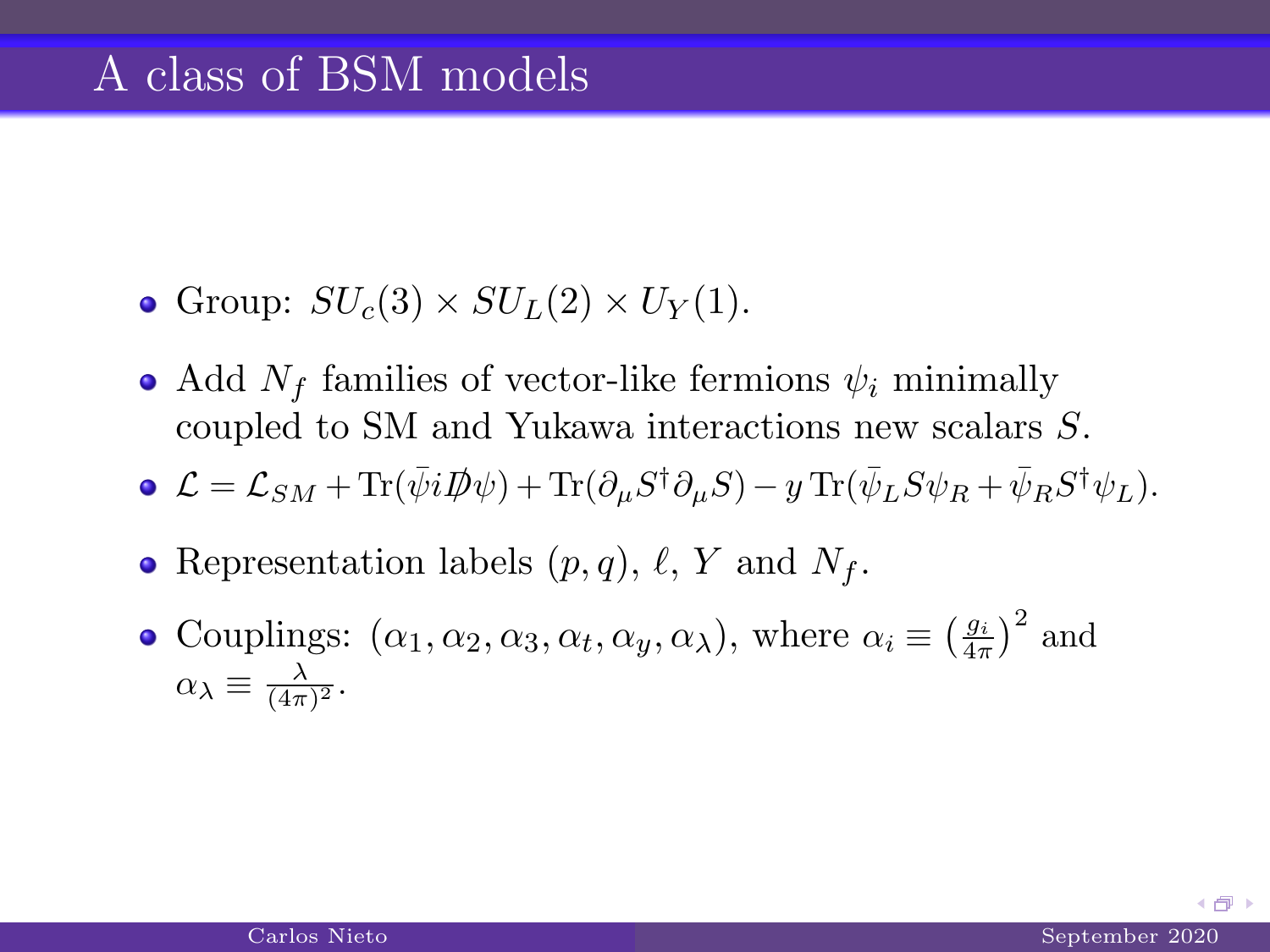### A promising model



 $+ 4 + 1 + 1 = 1 + 1 = 1 + 1 = 1$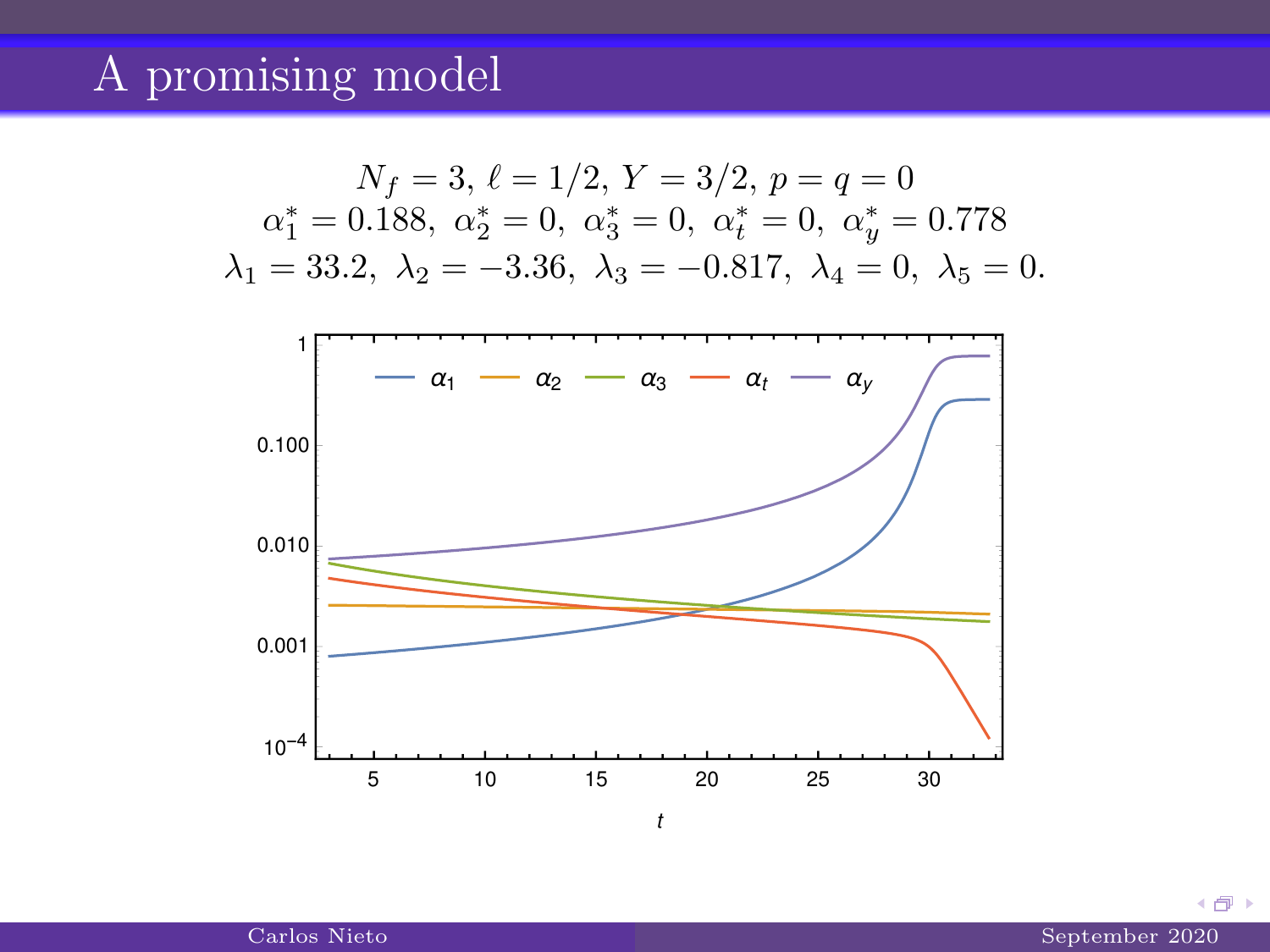#### • Stability under loop expansions

#### SM matching at Fermi scale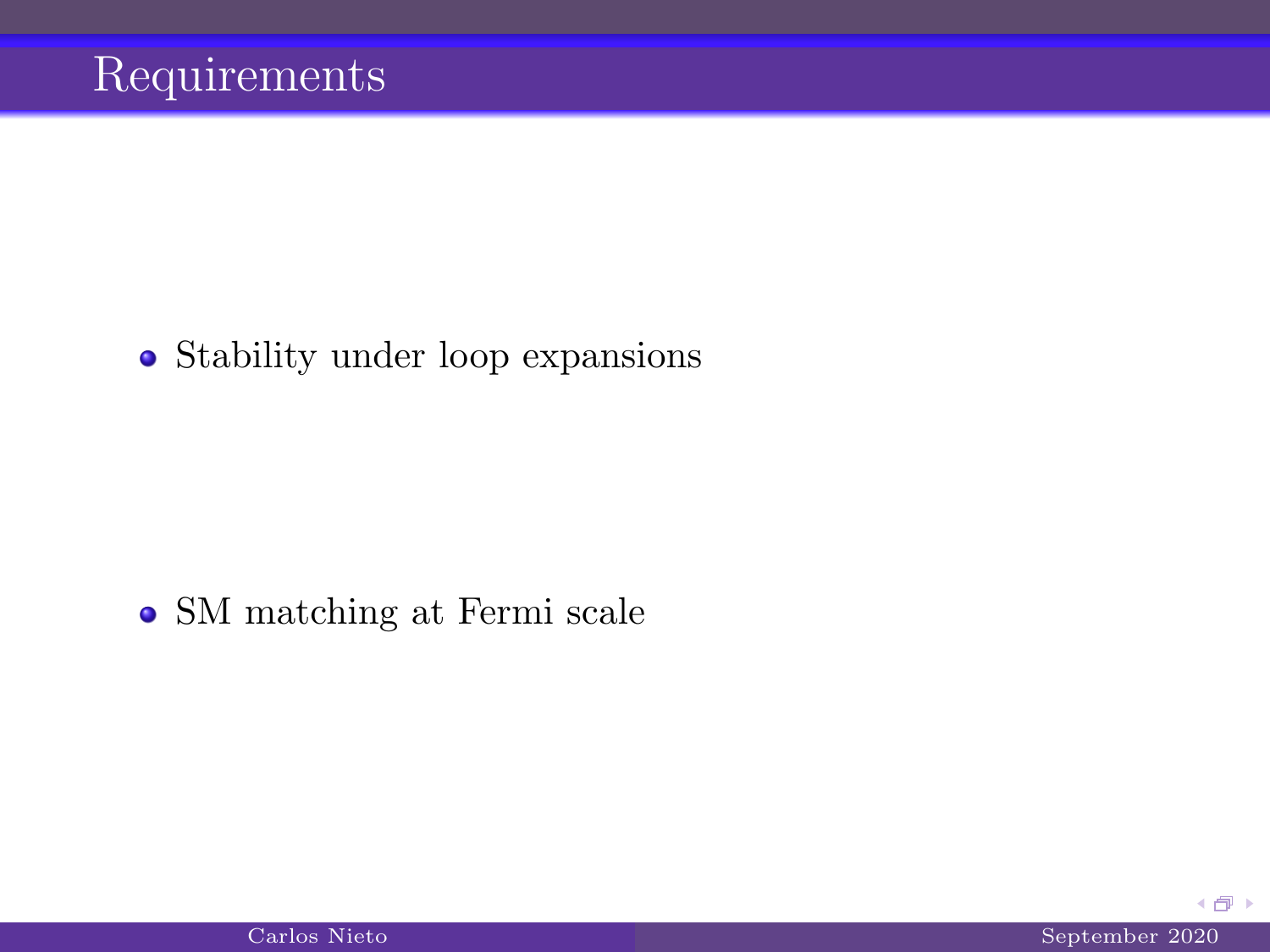#### Criteria for stability

- Small couplings  $\alpha_i^* \equiv \left(\frac{g_i^*}{4\pi}\right)^2 \lesssim O(1).$
- Small critical exponents  $\beta_i = -d_i g_i + \beta_i^q(g_j), M_{ij} = -d_i \delta_{ij} + \frac{\partial \beta_i^q}{\partial g_j}, \text{ demand } |\lambda_i| \lesssim O(1).$
- Hierarchy in the loop contributions At the FP  $0 = \beta_i = A_*^{(i)} + B_*^{(i)} + C_*^{(i)},$ demand  $\rho_i < \sigma_i < 1$  where  $\rho_i = |C_*^{(i)}/A_*^{(i)}|$  and  $\sigma_i = |B_*^{(i)}/A_*^{(i)}|$ .

4 伊 )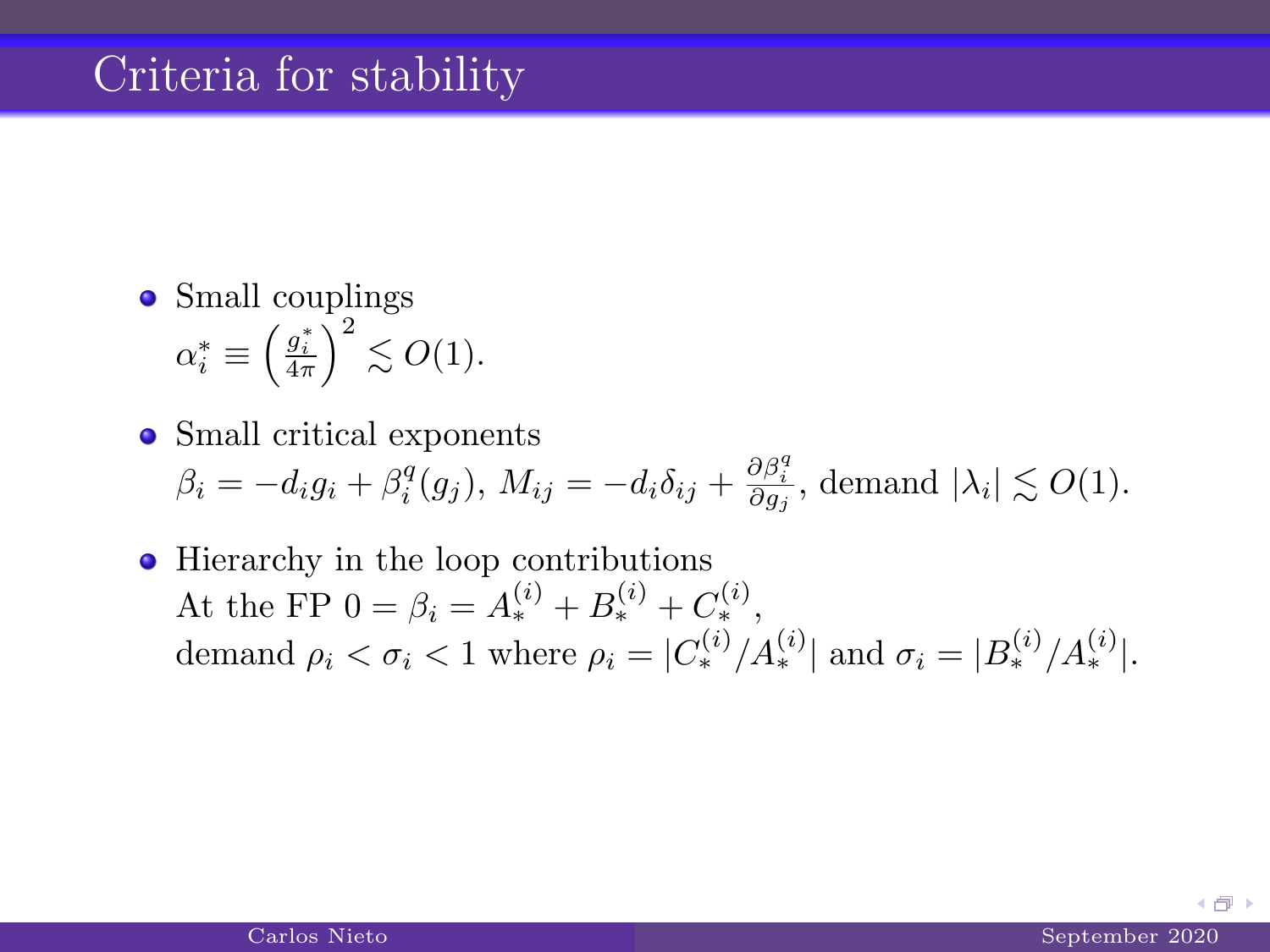#### The search

Parameter space

- $N_f = 1, 2, ..., 300$
- $\bullet \ell = 1/2, 1, ..., 10$
- $\bullet Y = 0.1/2, 1, ..., 10$

Singlet  $SU(3) \Longrightarrow (N, \ell) : (1, 1), (2, 1/2), (3, 1/2), (4, 1/2)$ 

Fundamental  $SU(3) \implies (N, \ell) : (1, 1/2), (1, 5/2), (1, 3), (1, 7/2),$  $(1, 4), (1, 9/2), (2, 1), (2, 3/2), (2, 2), (3, 1/2), (3, 1), (4, 1/2), (5, 1/2).$ 

Adjoint  $SU(3) \Longrightarrow (N, \ell) :$  None

Stable models have the  $U(1)$  triviality problem.  $\Rightarrow$  no satisfactory UV fixed points.

4 @ )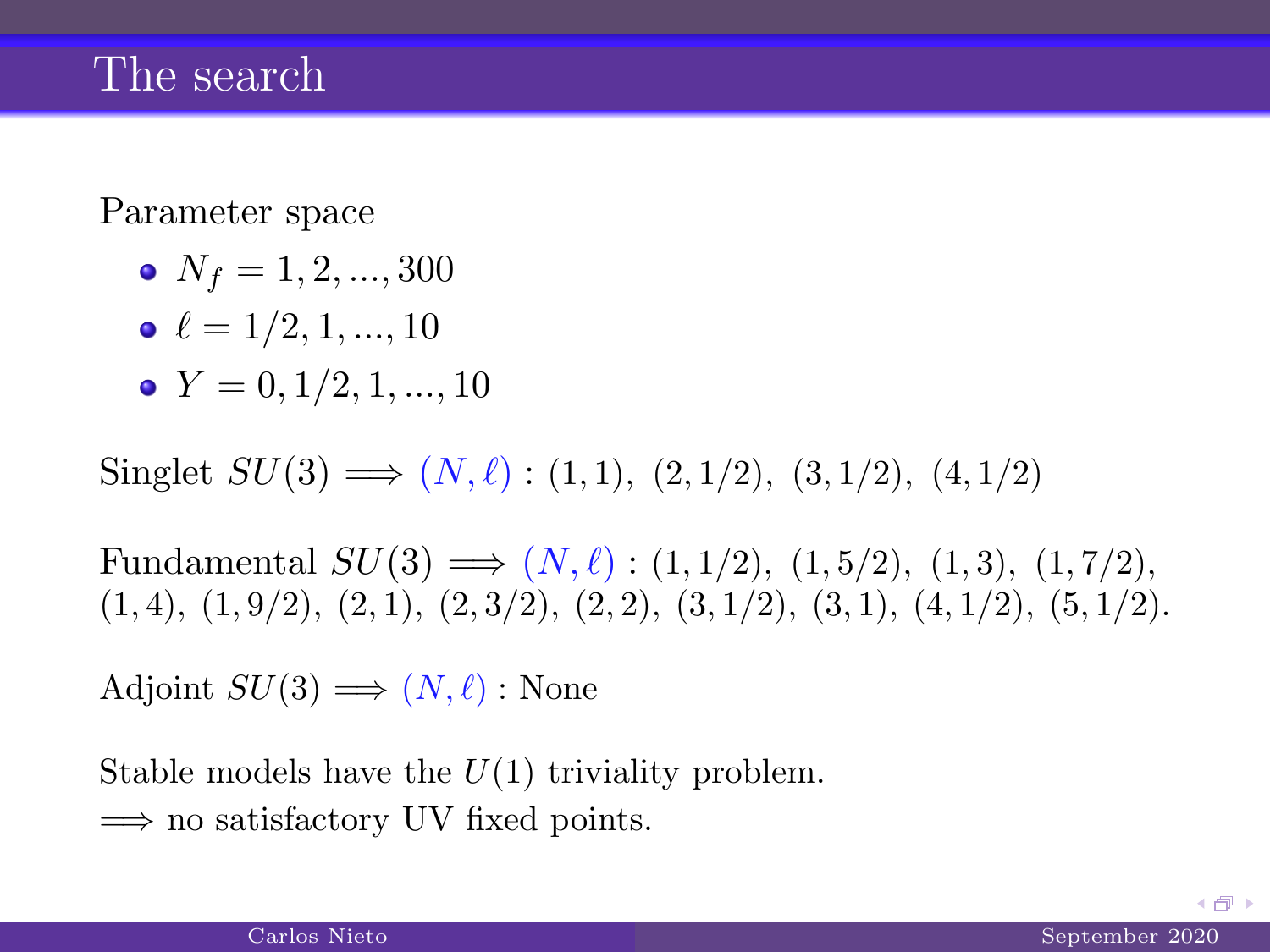#### Results

- Instability of fixed points with large scaling exponents.
- Low-dimensional representations are preferable
- Stable solutions show that there are no UV perturbative FPs that can be connected to the  $TeV$  physics.
- Stability condition rules out other models appearing in the literature.

[A. Bond, G. Hiller, K. Kowalska, D. Litim, Directions for model building from asymptotic safety, JHEP 1708 (2017) 004]

• Explore non-abelian embeddings.

[B. Bajc, F. Sannino, Asymptotically safe grand unification, JHEP 1612 (2016) 141] [A. Eichhorn, A. Held, C. Wetterich, Quantum-gravity predictions for the fine-structure constant, Phys.Rev. D99 (2019) no.3, 035030]

• Consider gravity+matter systems.

 $+ 4 + 1 + 1 = 1 + 1 = 1 + 1 = 1$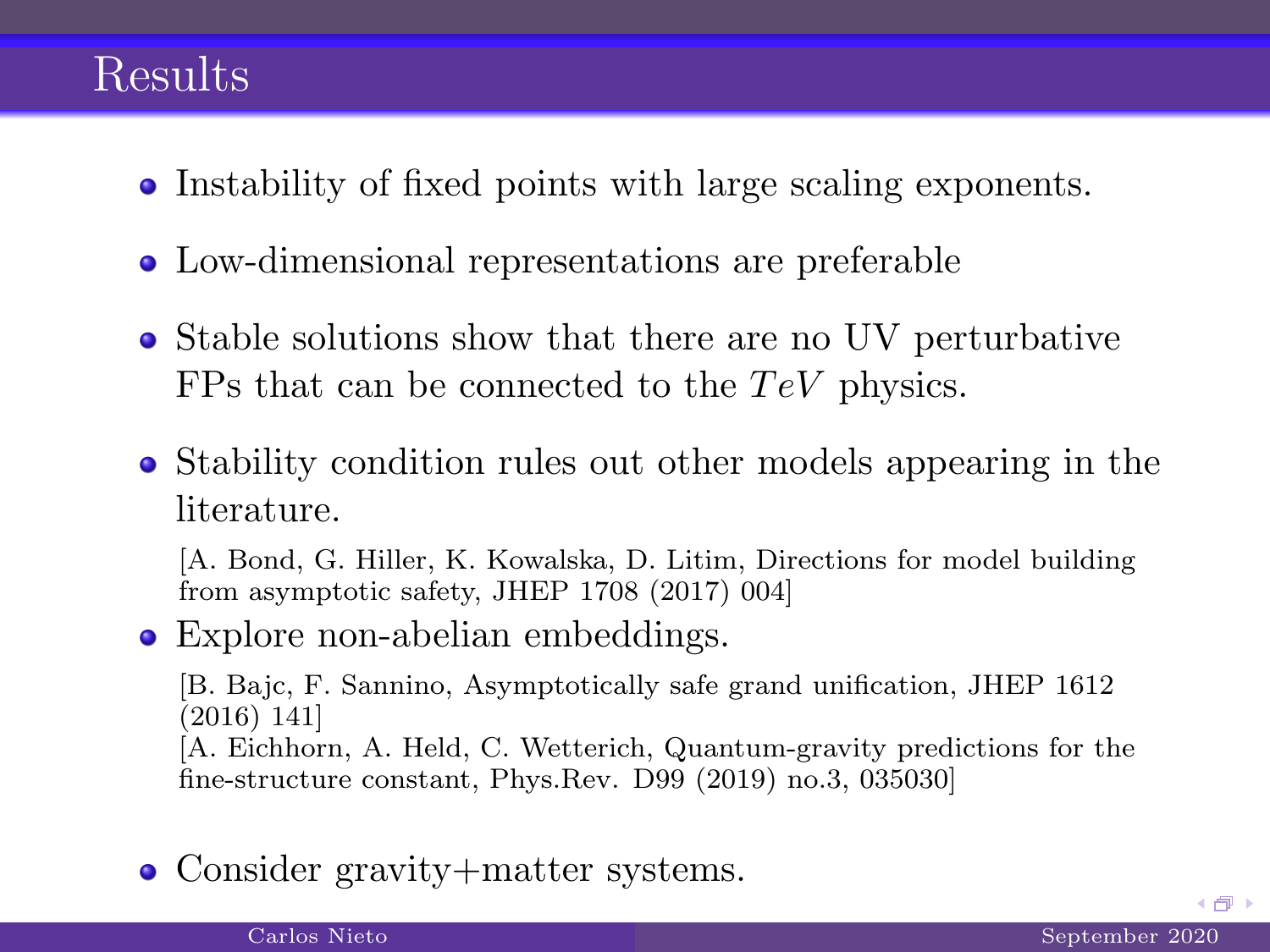## Gravitational running



Figure : RG flow of the dimensionless Newton coupling  $g_N$  in the EH truncation.

Carlos Nieto **September 2020** 

<span id="page-18-0"></span>(例)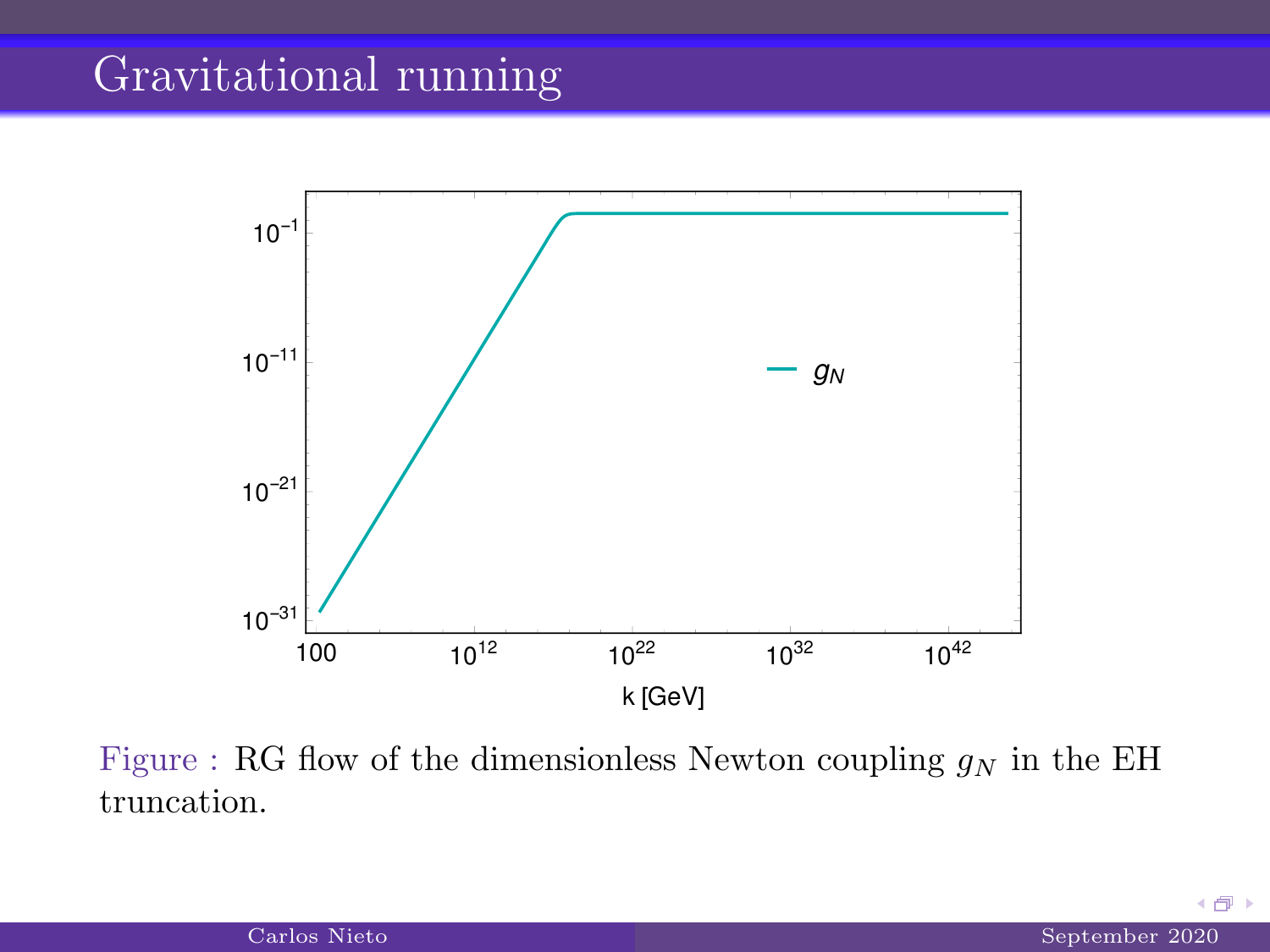Gravity modifies the beta functions of matter couplings by universal (flavor-independent) terms.

$$
\beta_{g_i} = \beta_{g_i}^{Matter} + f_g g_i \tag{11}
$$

$$
\beta_{Y_i} = \beta_{Y_i}^{Matter} + f_y Y_i \tag{12}
$$

$$
\beta_{\lambda_i} = \beta_{\lambda_i}^{Matter} + f_{\lambda} \lambda_i \tag{13}
$$

These can generate nontrivial fixed points for matter couplings

[S. P. Robinson, F. Wilczek, Complete asymptotically safe embedding of the standard model, Phys. Rev. Lett. 96 (2006) 231601]

[A. Salvio, A. Strumia, Agravity, JHEP 1406 (2014) 080]

[O. Zanusso, L. Zambelli, G. P. Vacca, R. Percacci, Gravitational corrections to Yukawa systems, Phys. Lett. B689 (2010) 90]

 $+ 4 + 1 + 1 = 1 + 1 = 1 + 1 = 1$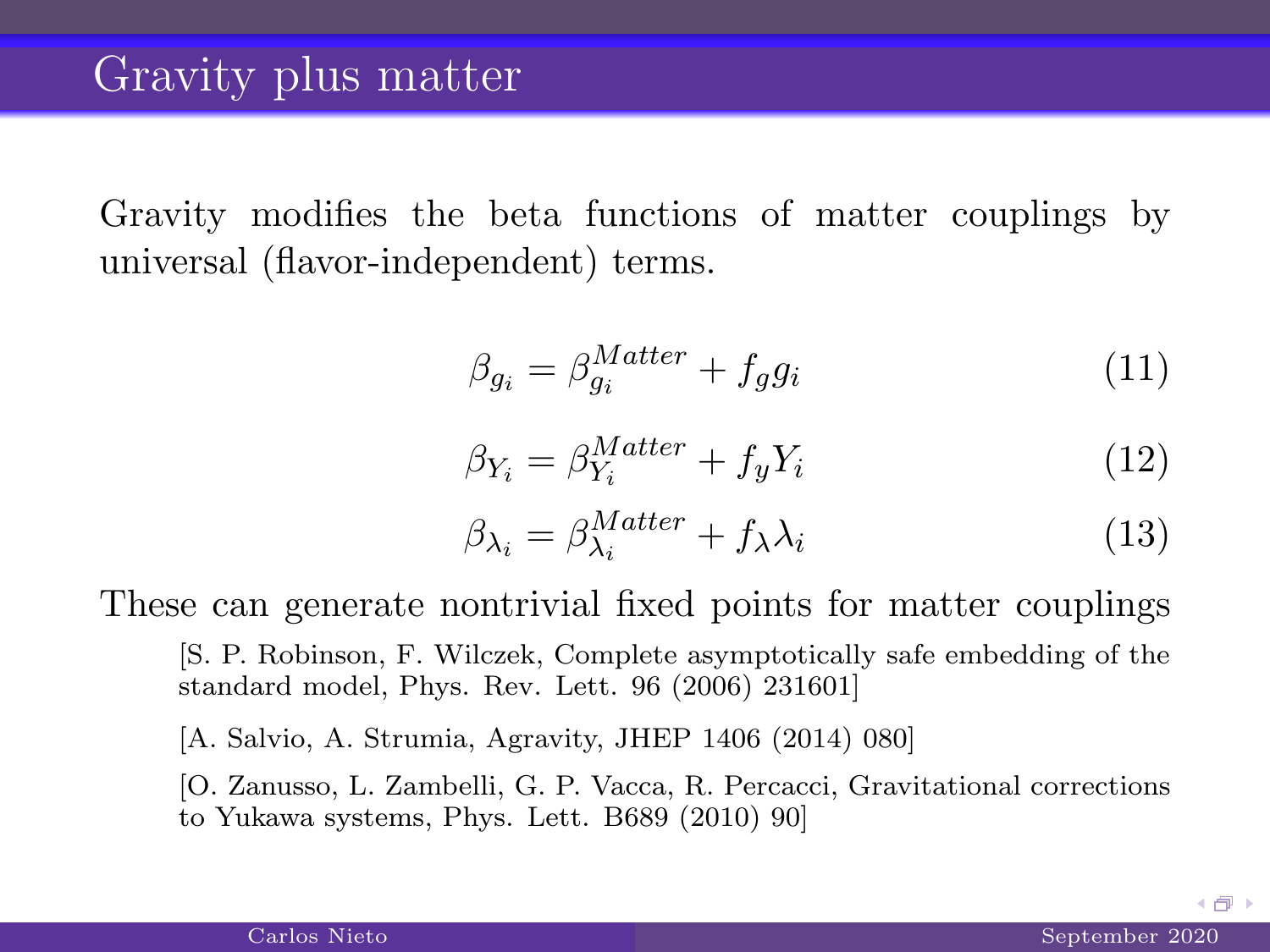## Calculation of top mass



(例)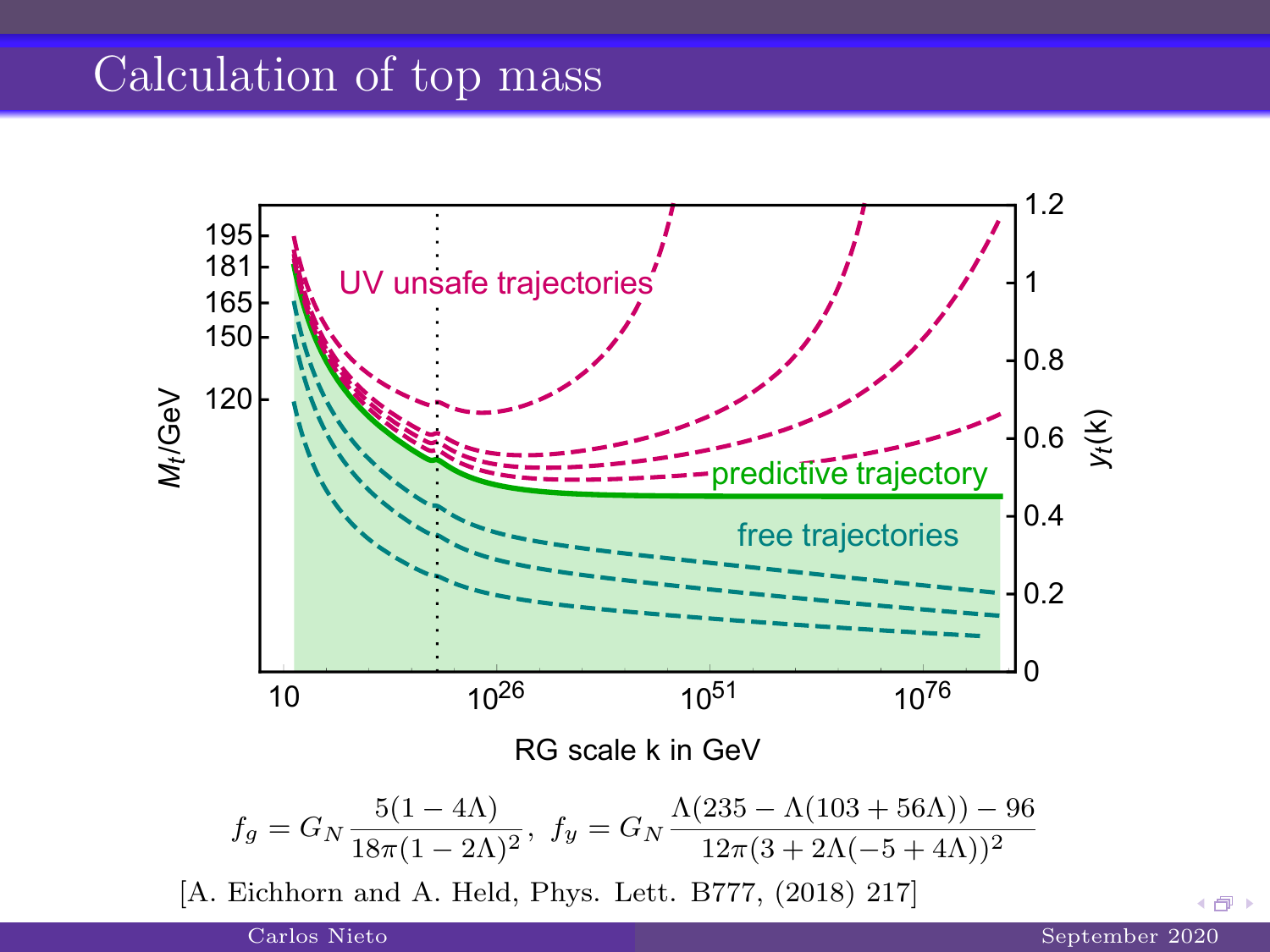## Gauge-Quark-Yukawa system

Gauge sector

$$
\frac{dg_i}{dt} = \frac{1}{16\pi^2} b_i g_i^3 - f_g g_i.
$$
  
Up-type Yukawas

$$
\beta_{Y_U} = \frac{1}{16\pi^2} \left[ \frac{3}{2} Y_U Y_U^{\dagger} Y_U - \frac{3}{2} Y_D Y_D^{\dagger} Y_U + 3 \text{ Tr} \left( Y_U Y_U^{\dagger} + Y_D Y_D^{\dagger} \right) Y_U \right. \\ \left. - \left( \frac{17}{12} g_1^2 + \frac{9}{4} g_2^2 + 8 g_3^2 \right) Y_U \right] - f_y Y_U.
$$

Down-type Yukawas

$$
\beta_{Y_D} = \frac{1}{16\pi^2} \left[ \frac{3}{2} Y_D Y_D^{\dagger} Y_D - \frac{3}{2} Y_U Y_U^{\dagger} Y_D + 3 \text{ Tr} \left( Y_U Y_U^{\dagger} + Y_D Y_D^{\dagger} \right) Y_D - \left( \frac{5}{12} g_1^2 + \frac{9}{4} g_2^2 + 8 g_3^2 \right) Y_D \right] - f_y Y_D.
$$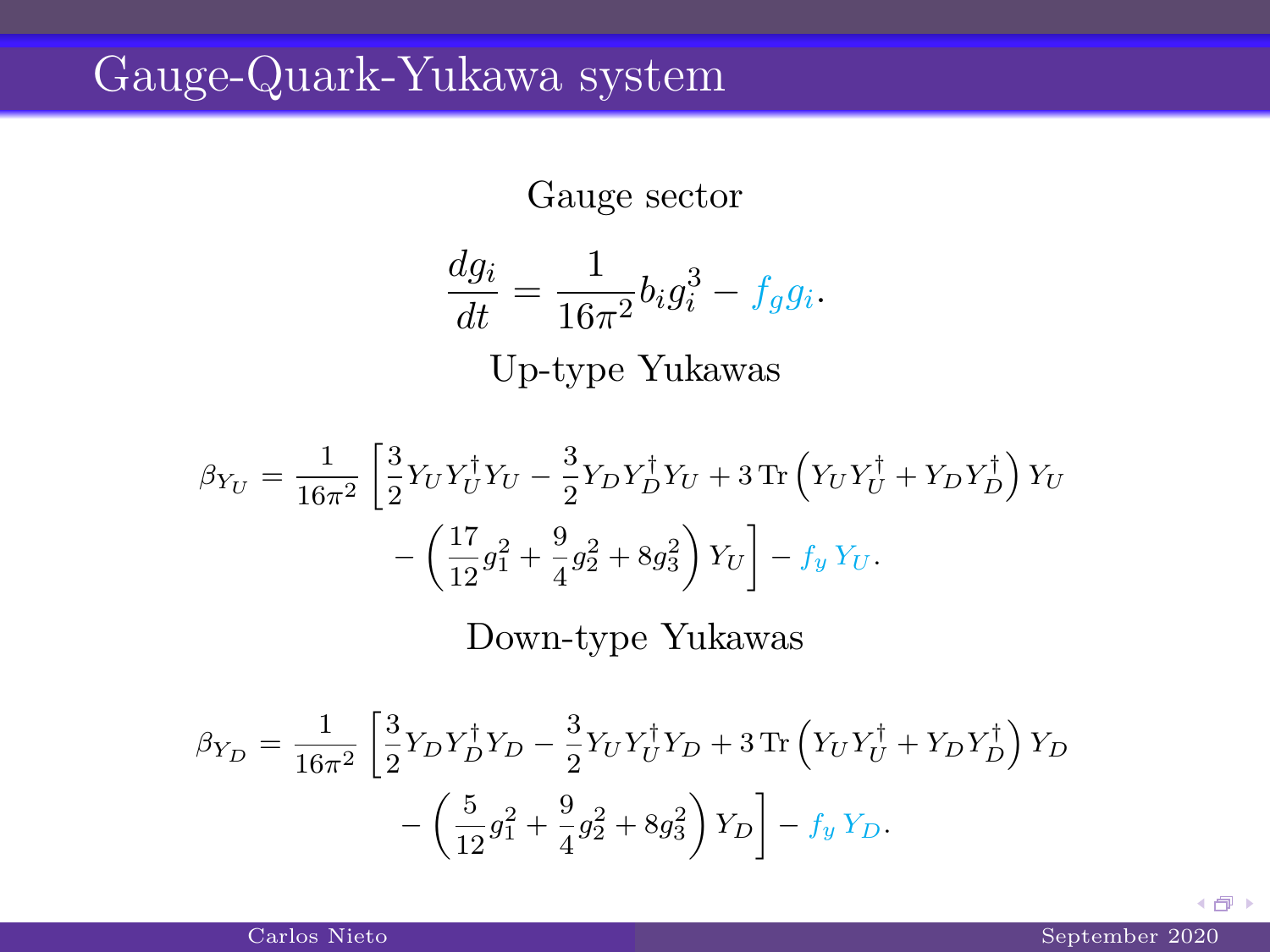We introduce the unitary matrices  $V_L^U$  and  $V_L^D$  such that

$$
V_L^U M_U V_L^{U\dagger} = D_U^2 = diag[y_u^2, y_c^2, y_t^2],
$$
  

$$
V_L^D M_D V_L^{D\dagger} = D_D^2 = diag[y_d^2, y_s^2, y_b^2].
$$

• Thus, we get the CKM-matrix

$$
V = V_L^U V_L^{D\dagger} = \begin{bmatrix} V_{ud} & V_{us} & V_{ub} \\ V_{cd} & V_{cs} & V_{cb} \\ V_{td} & V_{ts} & V_{tb} \end{bmatrix}.
$$

• Set of variables:  $y_i = (y_u, y_c, y_t), y_\rho = (y_d, y_s, y_b)$ and 4 CKM elements  $|V_{i\rho}|^2$ 

4 旬 1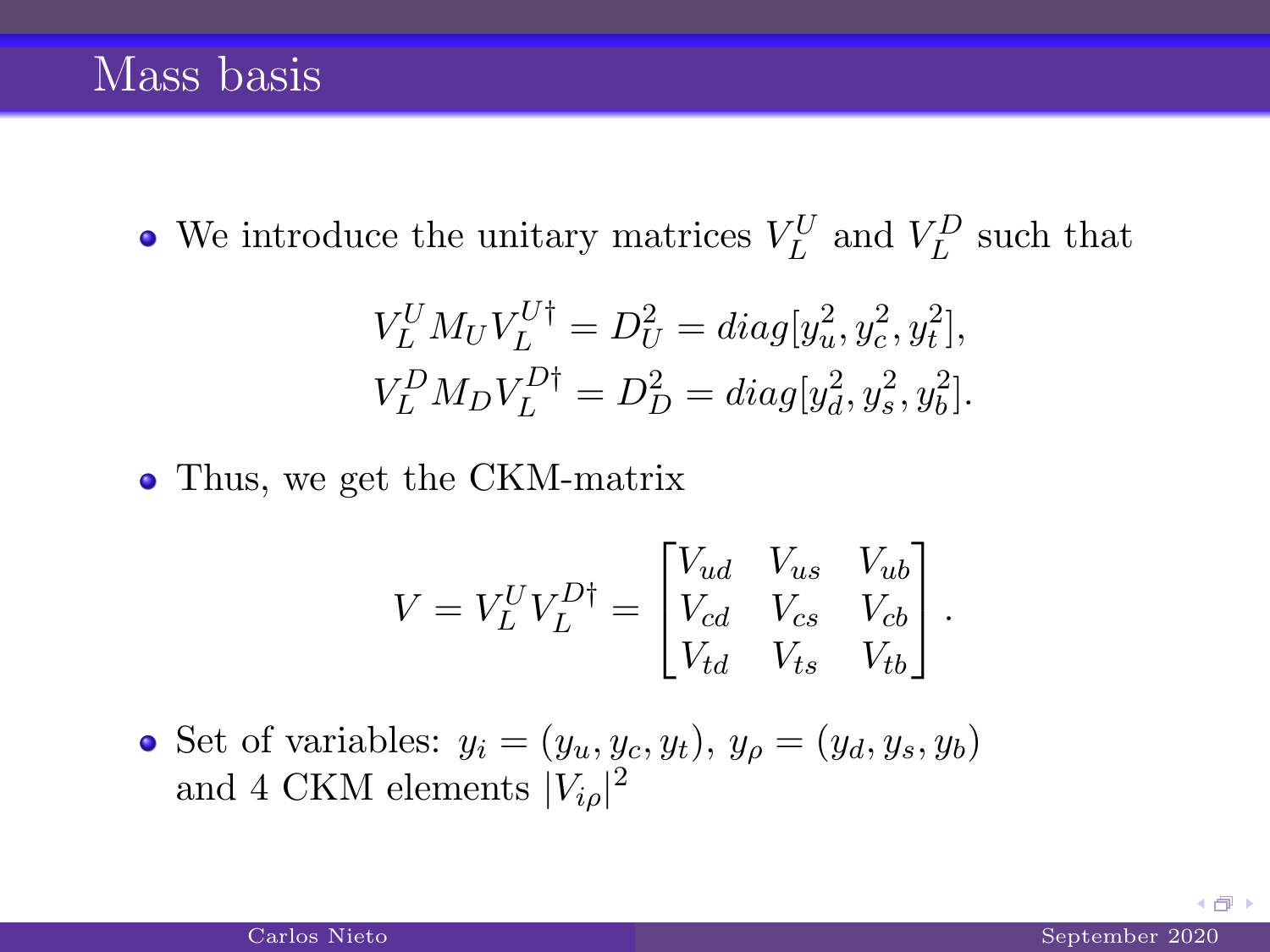# Diagonalized basis

#### Up-type Yukawas

$$
\frac{dy_i}{dt} = \frac{y_i}{16\pi^2} \left( 3\sum_j y_j^2 + 3\sum_\rho y_\rho^2 - \left(\frac{17}{12}g_1^2 + \frac{9}{4}g_2^2 + 8g_3^2\right) + \frac{3}{2}y_i^2 - \frac{3}{2}\sum_\rho y_\rho^2 |V_{i\rho}|^2 \right) - fy \ y_i.
$$

#### Down-type Yukawas

$$
\frac{dy_{\rho}}{dt} = \frac{y_{\rho}}{16\pi^2} \left( 3 \sum_{j} y_j^2 + 3 \sum_{\alpha} y_{\alpha}^2 - \left( \frac{5}{12} g_Y^2 + \frac{9}{4} g_2^2 + 8 g_3^2 \right) + \frac{3}{2} y_{\rho}^2 - \frac{3}{2} \sum_{i} y_i^2 |V_{i\rho}|^2 \right) - f_y y_{\rho}.
$$

#### CKM elements

$$
\beta_{|V_{i\rho}|^{2}} = -\frac{3}{2} \left( \sum_{\sigma,j \neq i} \frac{y_{i}^{2} + y_{j}^{2}}{y_{i}^{2} - y_{j}^{2}} y_{\sigma}^{2} (V_{i\sigma} V_{j\sigma}^{*} V_{j\rho} V_{i\rho}^{*} + V_{i\sigma}^{*} V_{j\sigma} V_{j\rho}^{*} V_{i\rho}) + \sum_{j,\sigma \neq \rho} \frac{y_{\rho}^{2} + y_{\sigma}^{2}}{y_{\rho}^{2} - y_{\sigma}^{2}} y_{j}^{2} (V_{j\sigma}^{*} V_{j\rho} V_{i\sigma} V_{i\rho}^{*} + V_{j\sigma} V_{j\rho}^{*} V_{i\sigma}^{*} V_{i\rho}) \right).
$$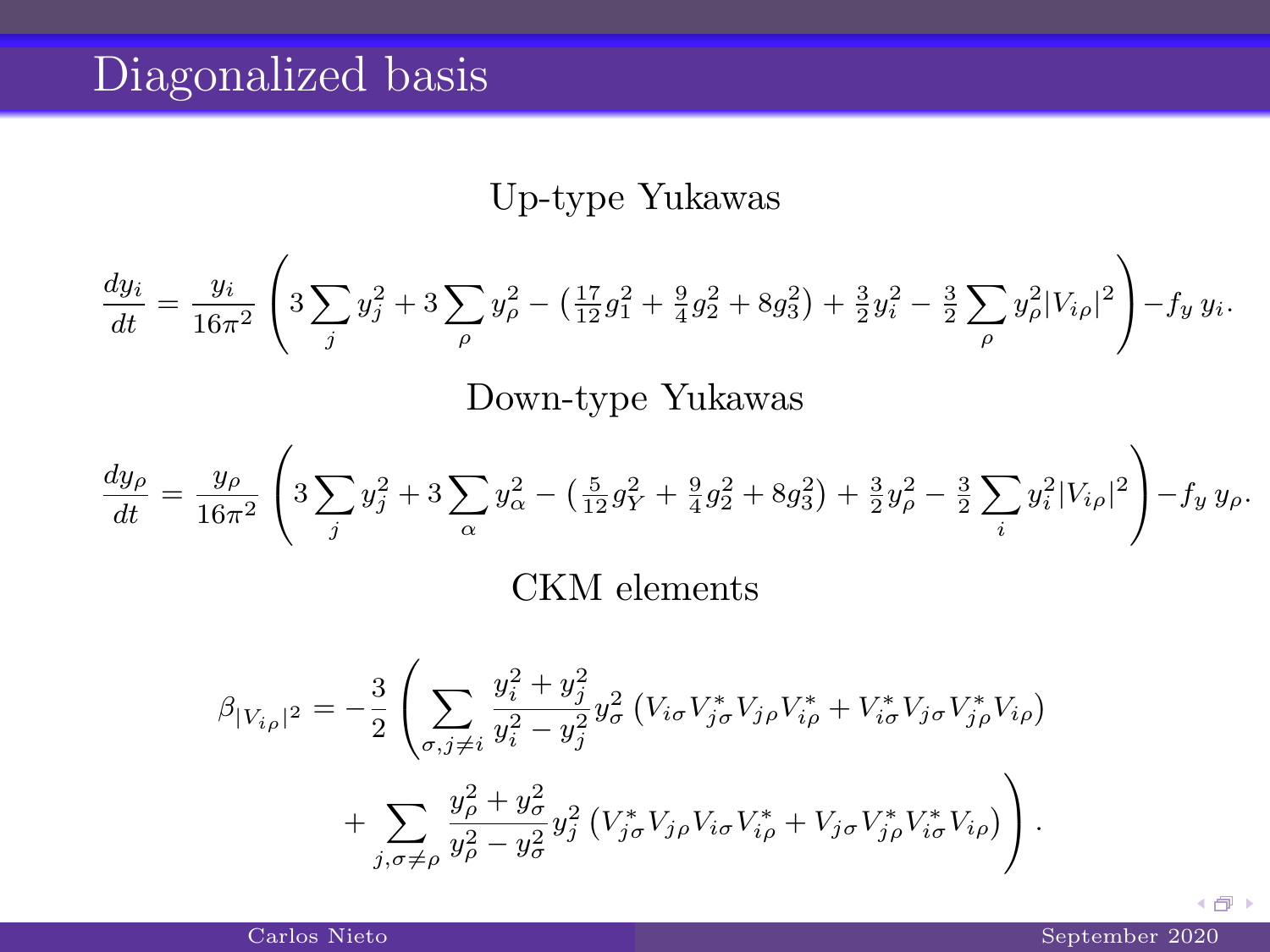#### Two generations

• CKM matrix

$$
V = \begin{bmatrix} V_{tb} & V_{ts} \\ V_{cb} & V_{cs} \end{bmatrix}.
$$

We choose  $|V_{tb}|^2 = W$ , such that  $|V_{ts}|^2 = 1 - W$ ,  $|V_{cb}|^2 = 1 - W$  and  $|V_{cs}|^2 = W$ .

$$
V_2 = \begin{bmatrix} W & 1 - W \\ 1 - W & W \end{bmatrix},
$$

$$
\frac{dW}{dt} = -\frac{3}{16\pi^2}(1-W)W\left[\frac{y_t^2 + y_c^2}{y_t^2 - y_c^2}(y_b^2 - y_s^2) + \frac{y_b^2 + y_s^2}{y_b^2 - y_s^2}(y_t^2 - y_c^2)\right].
$$

• Two important points:  $W = 0$  and  $W = 1$ .

4 伊 )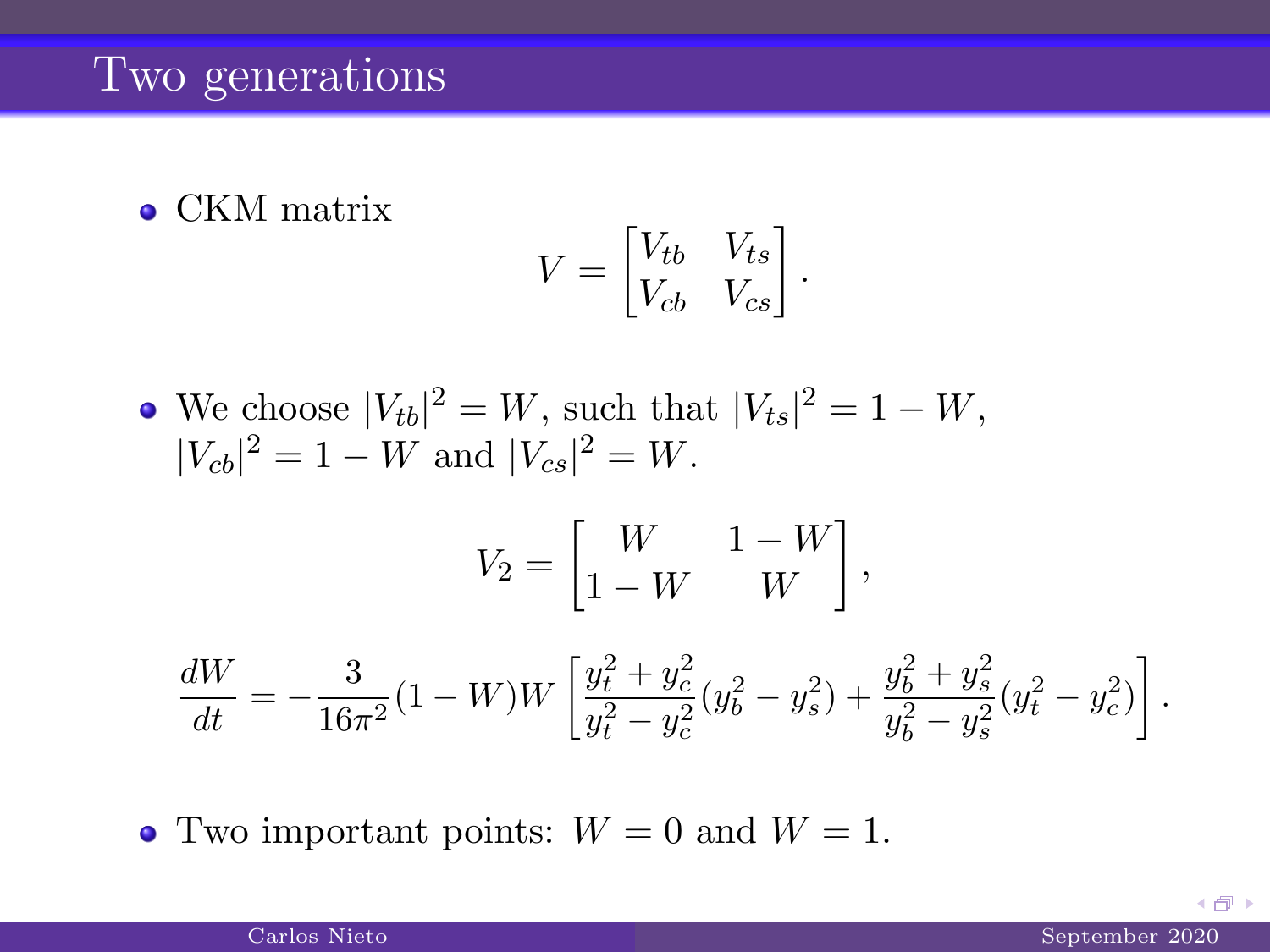#### Two generations

Yukawa beta-functions

$$
\beta_{y_t} = \frac{y_t}{16\pi^2} \left( 3(y_t^2 + y_c^2 + y_b^2 + y_s^2) + 3y_t^2 - \frac{3}{2}y_b^2 W - \frac{3}{2}y_s^2 (1 - W) \right)
$$
\n
$$
- \frac{9}{4}g_2^2 - 8g_3^2 - \frac{17}{12}g_1^2 \right) - f_y y_t.
$$
\n(14)

$$
\beta_{y_b} = \frac{y_b}{16\pi^2} \left( 3(y_t^2 + y_c^2 + y_b^2 + y_s^2) + 3y_b^2 - \frac{3}{2}y_t^2 W - \frac{3}{2}y_c^2 (1 - W) \right)
$$
\n
$$
- \frac{9}{4}g_2^2 - 8g_3^2 - \frac{5}{12}g_1^2 \right) - f_y y_b.
$$
\n(15)

For  $y_c$  and  $y_b$ , we have  $(t, b) \leftrightarrow (c, s)$ .

Using  $g_{1*} = 4\pi \sqrt{6f_g/41}$ , demanding  $y_{t*} > y_{c*}$  and  $y_{b*} > y_{s*}$ 

$$
W_* = 0, \quad y_{t*} = \frac{4\pi}{\sqrt{15}}\sqrt{f_g + 2f_y}, \quad y_{b*} = \frac{4\pi}{\sqrt{615}}\sqrt{-19f_g + 82f_y}.\tag{16}
$$

$$
y_{t*}^2 - y_{b*}^2 = \frac{2}{3}g_{1*}^2.
$$
 (17)

4 伊 )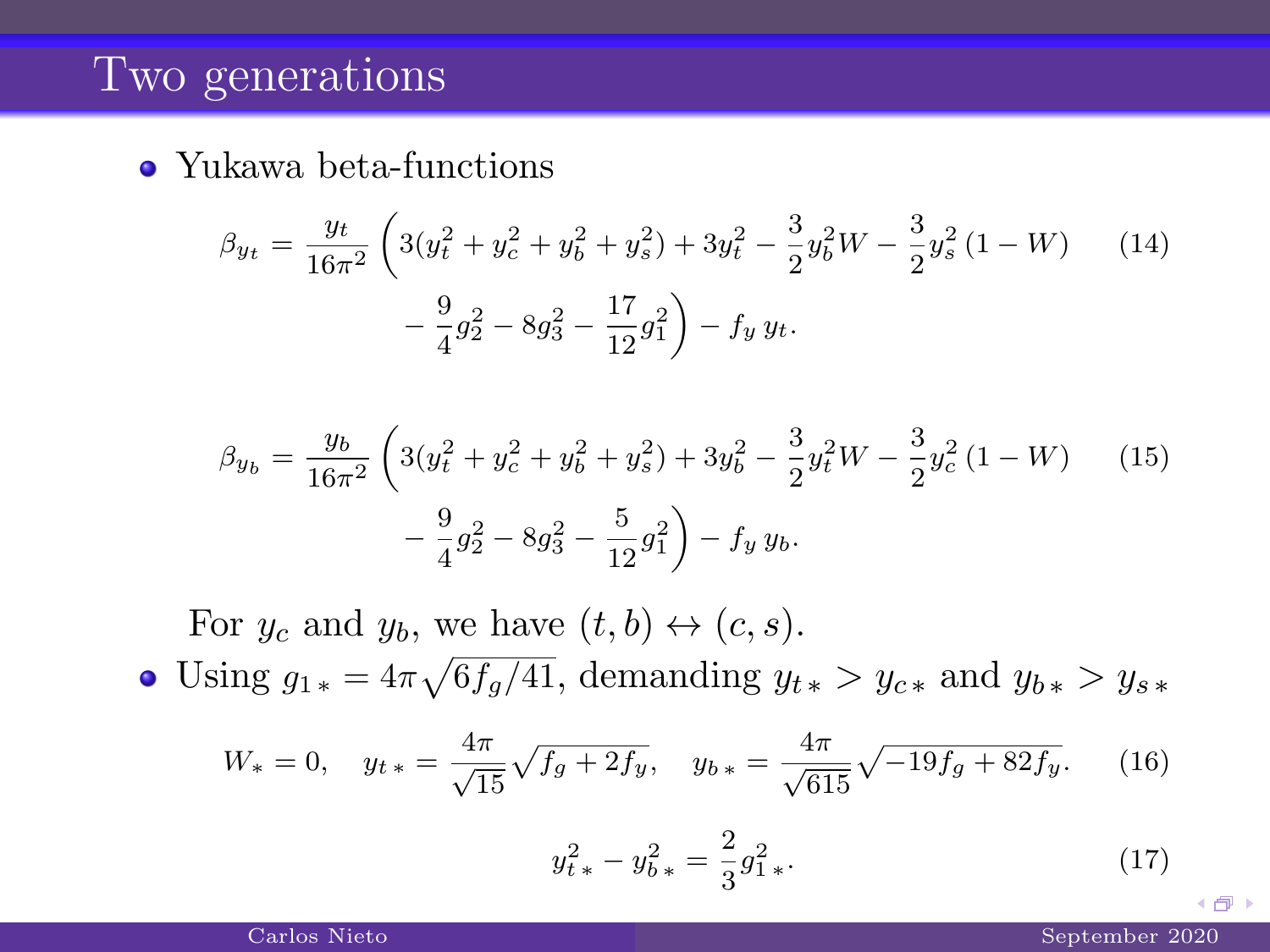# Two generations - Gauge running

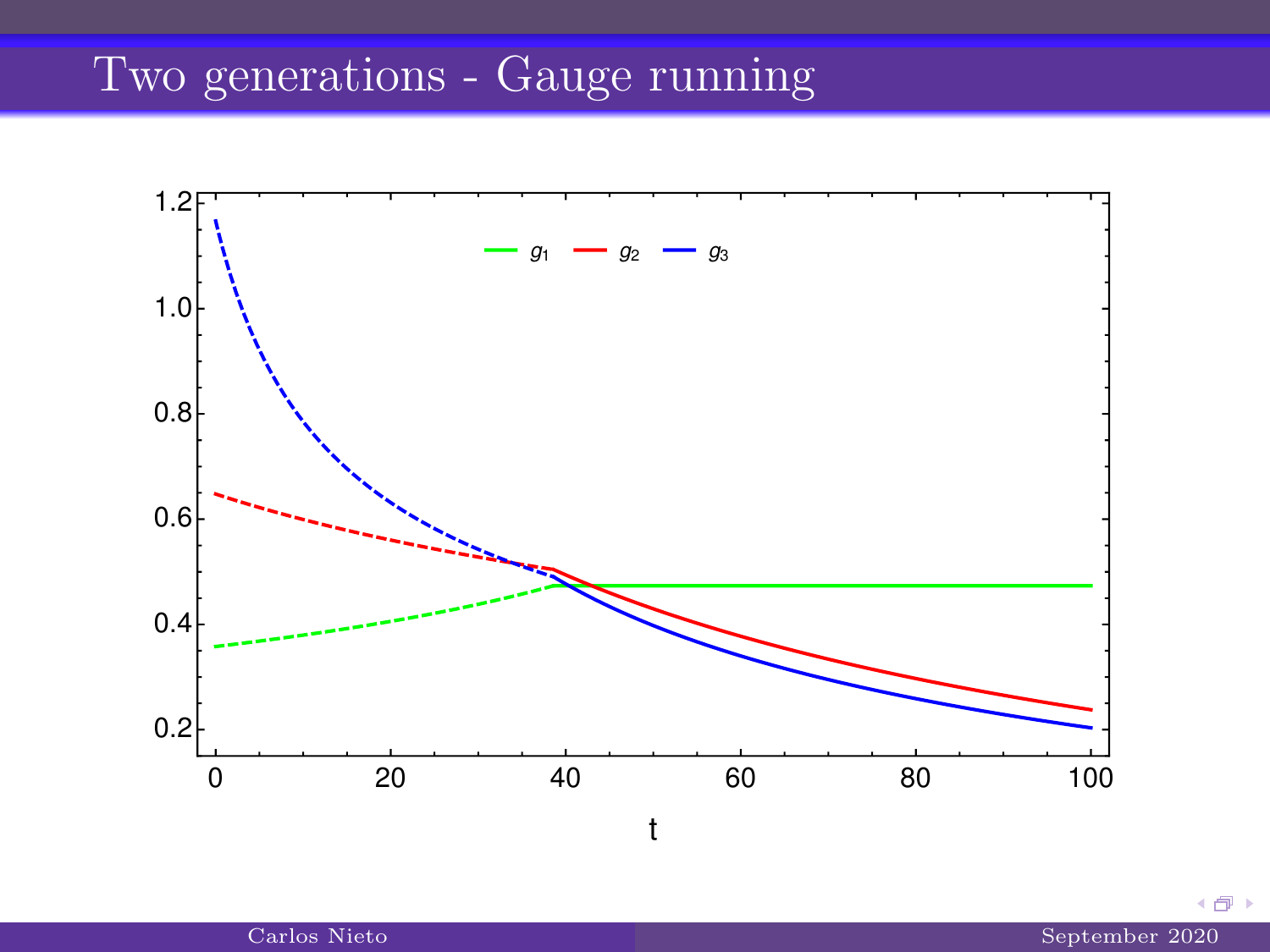### Two generations - Yukawa running



Figure : Trajectory emanating from the asymptotically safe fixed point. IR predictions:  $M_t = 185$  GeV (173.21),  $M_c = 1.27$  GeV,  $M_b = 4.18$  GeV,  $M_s = 0.096$  GeV,  $W = 0.9984(0.9980)$ .

 $(1 - 1)$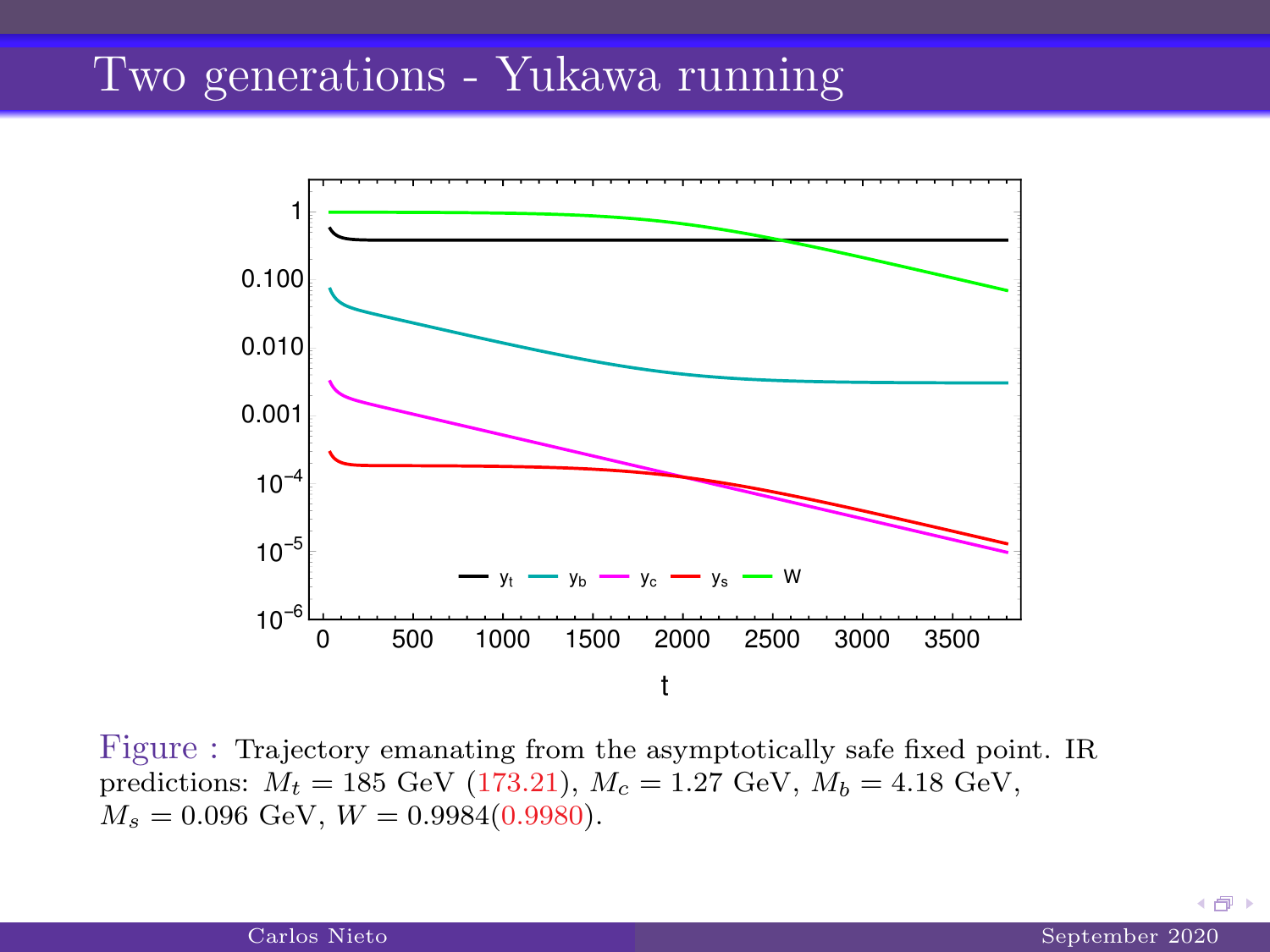#### Three generations

- Yukawa couplings  $y_i = (y_u, y_c, y_t), y_\rho = (y_d, y_s, y_b).$
- CKM matrix

$$
V = V_L^U V_L^{D\dagger} = \begin{bmatrix} V_{ud} & V_{us} & V_{ub} \\ V_{cd} & V_{cs} & V_{cb} \\ V_{td} & V_{ts} & V_{tb} \end{bmatrix}.
$$

We choose  $|V_{ud}|^2 = X$ ,  $|V_{us}|^2 = Y$ ,  $|V_{cd}|^2 = Z$ ,  $|V_{cs}|^2 = W$ 

$$
V_2 = \begin{bmatrix} X & Y & 1 - X - Y \\ Z & W & 1 - Z - W \\ 1 - X - Z & 1 - Y - W & X + Y + Z + W - 1 \end{bmatrix}.
$$

(例)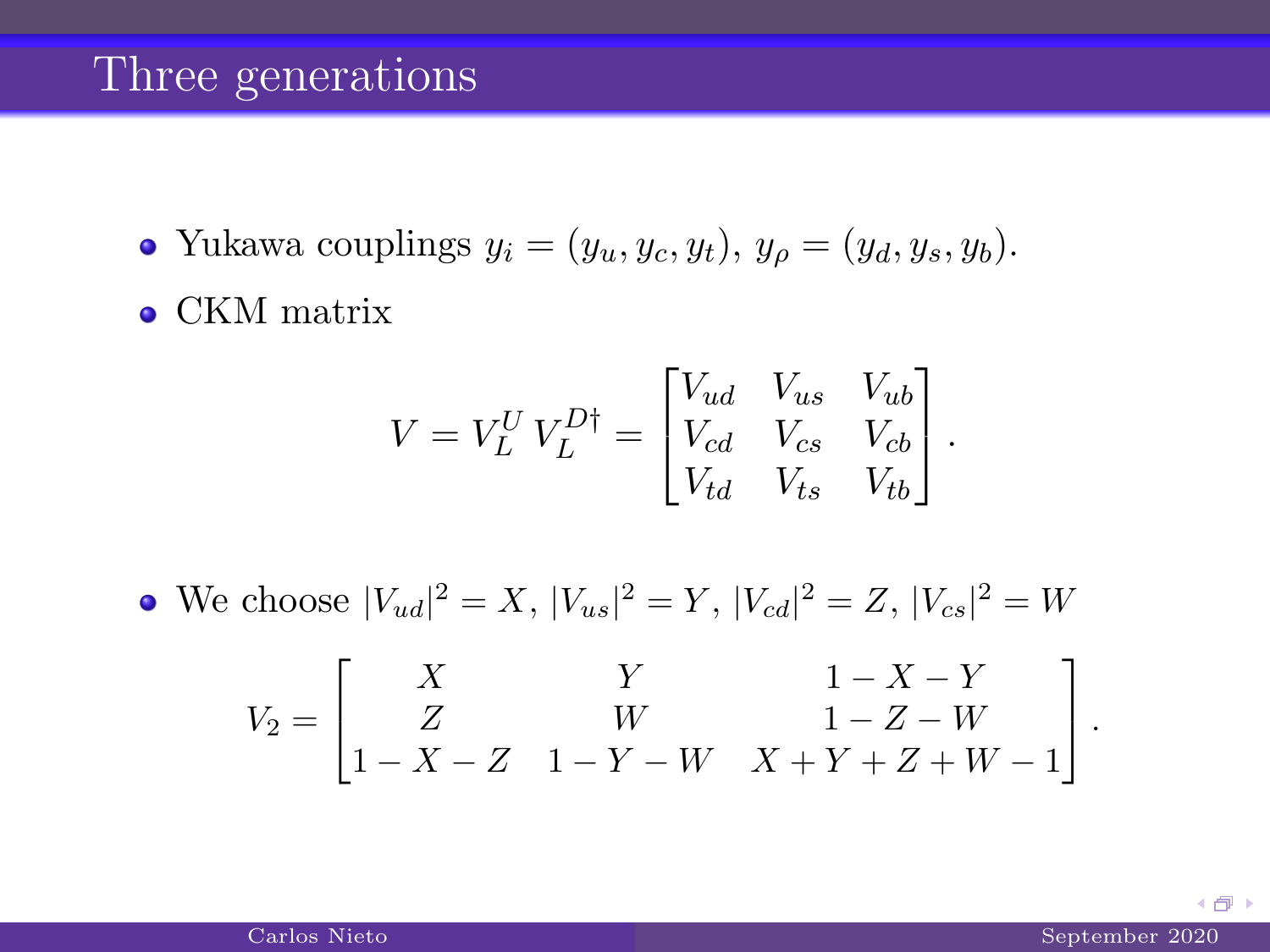# CKM beta-functions

$$
\begin{split} &\frac{dX}{dt}=\nonumber\\ &-\frac{3}{(4\pi)^2}\left[\frac{y_u^2+y_c^2}{y_u^2-y_c^2}\left\{(y_d^2-y_b^2)XZ+\frac{(y_b^2-y_s^2)}{2}(W(1-X)+X-(1-Y)(1-Z))\right\}\\ &+\frac{y_u^2+y_t^2}{y_u^2-y_t^2}\left\{(y_d^2-y_b^2)X(1-X-Z)+\frac{(y_b^2-y_s^2)}{2}((1-Y)(1-Z)-X(1-2Y)-W(1-X))\right\}\\ &+\frac{y_d^2+y_s^2}{y_d^2-y_s^2}\left\{(y_u^2-y_t^2)XY+\frac{y_t^2-y_c^2}{2}(W(1-X)+X-(1-Y)(1-Z))\right\}\\ &+\frac{y_d^2+y_b^2}{y_d^2-y_b^2}\left\{(y_u^2-y_t^2)X(1-X-Y)+\frac{y_t^2-y_c^2}{2}((1-Y)(1-Z)-X(1-2Z)-W(1-X))\right\}\right]\\ &\frac{dY}{dt}=-\frac{3}{(4\pi)^2}\left[\frac{y_u^2+y_c^2}{y_u^2-y_c^2}\left\{\frac{(y_b^2-y_d^2)}{2}(W(1-X)+X-(1-Y)(1-Z))+(y_s^2-y_b^2)YW\right\}\\ &+\frac{y_u^2+y_t^2}{y_u^2-y_t^2}\left\{\frac{(y_b^2-y_d^2)}{2}((1-Y)(1-Z)-W(1-X)-X(1-2Y))+(y_s^2-y_b^2)Y(1-Y-W)\right\}\\ &+\frac{y_s^2+y_d^2}{y_s^2-y_d^2}\left\{(y_u^2-y_t^2)XY+\frac{y_t^2-y_c^2}{2}(W(1-X)+X-(1-Y)(1-Z))\right\}\\ &+\frac{y_s^2+y_b^2}{y_s^2-y_a^2}\left\{(y_u^2-y_t^2)Y(1-X-Y)+\frac{(y_c^2-y_t^2)}{2}(W(1-X-2Y)+X-(1-Z)(1-Y))\right\}\end{split}
$$

Carlos Nieto September 2020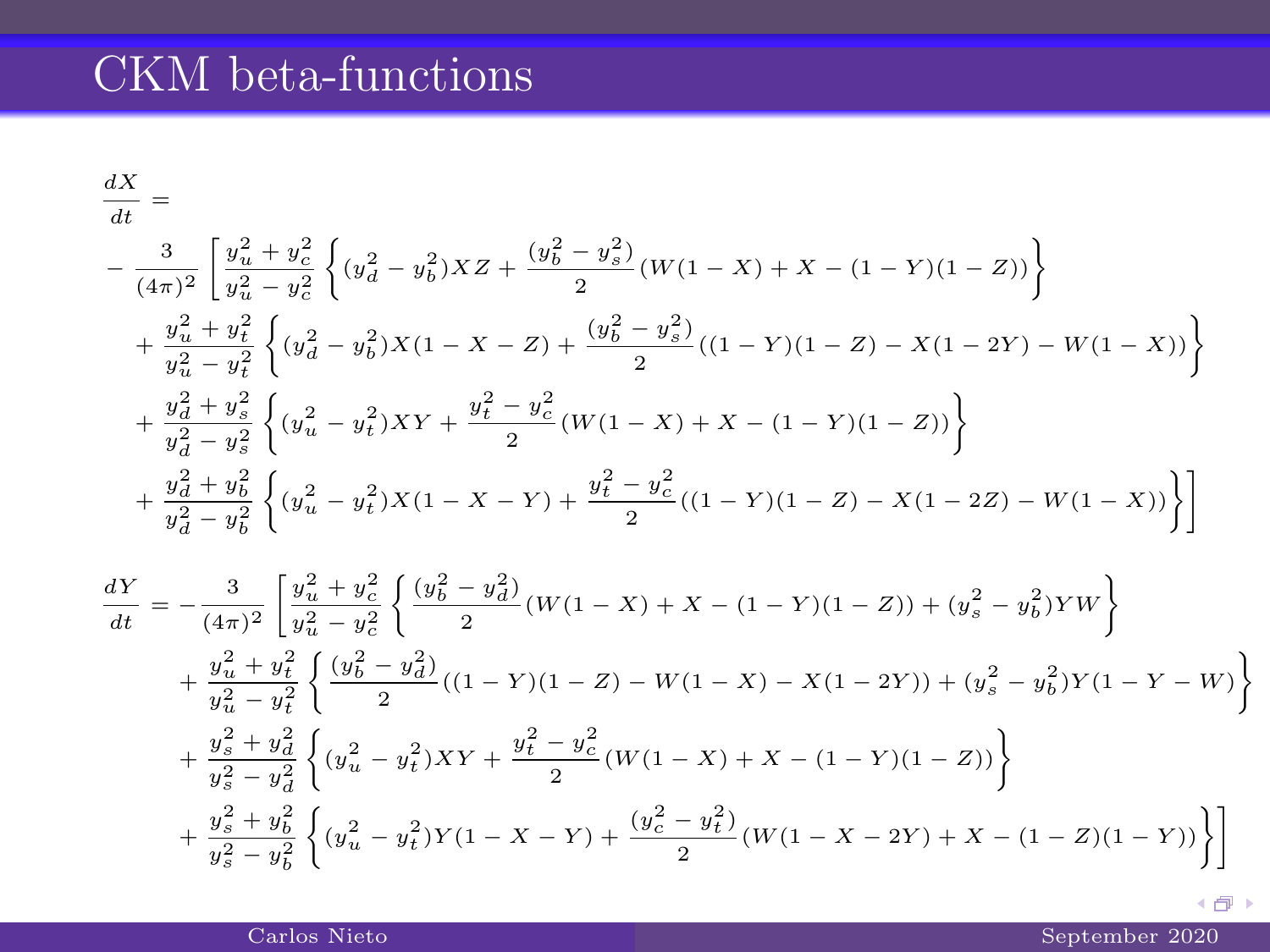# CKM beta-functions

$$
\begin{split} \frac{dZ}{dt}=&-\frac{3}{(4\pi)^2}\left[\frac{y_c^2+y_u^2}{y_c^2-y_u^2}\left\{(y_d^2-y_b^2)XZ+\frac{(y_b^2-y_s^2)}{2}(W(1-X)+X-(1-Z)(1-Y))\right\} \right.\\ &+\left.\frac{y_c^2+y_t^2}{y_c^2-y_t^2}\left\{(y_d^2-y_b^2)Z(1-X-Z)+\frac{(y_s^2-y_b^2)}{2}(W(1-X-2Z)+X-(1-Y)(1-Z))\right\} \right.\\ &+\left.\frac{y_d^2+y_s^2}{y_d^2-y_s^2}\left\{\frac{(y_u^2-y_t^2)}{2}((1-Y)(1-Z)-X-W(1-X))+(y_c^2-y_t^2)ZW\right\} \right.\\ &+\left.\frac{y_d^2+y_b^2}{y_d^2-y_b^2}\left\{\frac{(y_t^2-y_u^2)}{2}((1-Z)(1-Y)-W(1-X)-X(1-2Z))+(y_c^2-y_t^2)Z(1-Z-W)\right\}\right] \end{split}
$$

$$
\begin{split} \frac{dW}{dt}=&-\frac{3}{(4\pi)^2}\left[\frac{y_c^2+y_u^2}{y_c^2-y_d^2}\left\{(y_s^2-y_b^2)WY+\frac{(y_b^2-y_d^2)}{2}((1-X)W+X-(1-Y)(1-Z))\right\}\right.\\ &+\left.\frac{y_c^2+y_t^2}{y_c^2-y_t^2}\left\{(y_s^2-y_b^2)W(1-Y-W)+\frac{(y_b^2-y_d^2)}{2}((1-Y)(1-Z)-X-W(1-X-2Z))\right\}\right.\\ &+\left.\frac{y_s^2+y_d^2}{y_s^2-y_d^2}\left\{(y_c^2-y_t^2)WZ+\frac{(y_t^2-y_u^2)}{2}Z((1-X)W+X-(1-Y)(1-Z))\right\}\right.\\ &+\left.\frac{y_s^2+y_b^2}{y_s^2-y_b^2}\left\{(y_c^2-y_t^2)W(1-Z-W)+\frac{(y_t^2-y_u^2)}{2}((1-Y)(1-Z)-X-W(1-X-2Y))\right\}\right] \end{split}
$$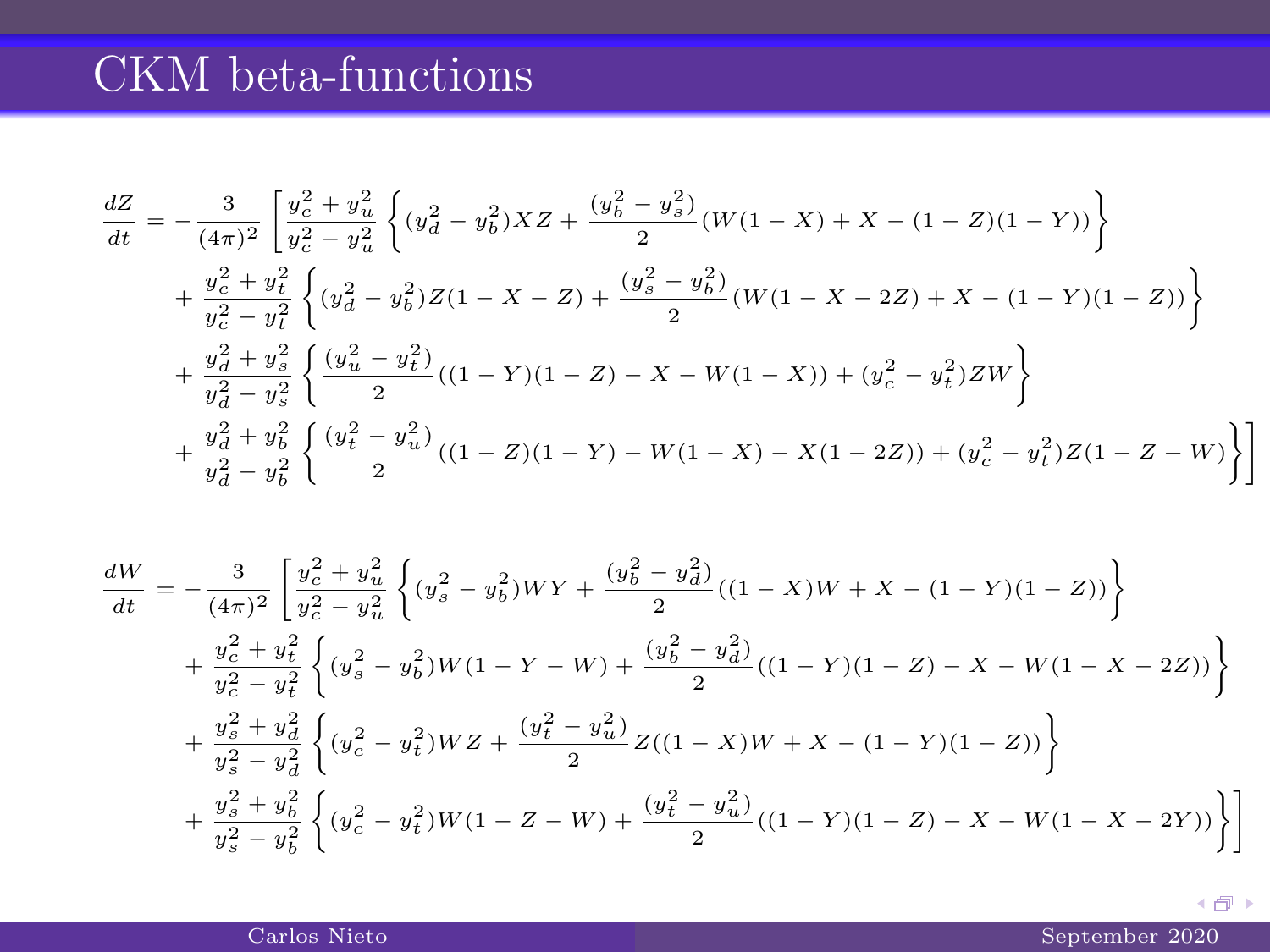#### • CKM fixed points

$$
M_{123} = \begin{bmatrix} 1 & 0 & 0 \\ 0 & 1 & 0 \\ 0 & 0 & 1 \end{bmatrix}, \quad M_{132} = \begin{bmatrix} 1 & 0 & 0 \\ 0 & 0 & 1 \\ 0 & 1 & 0 \end{bmatrix}, \quad M_{321} = \begin{bmatrix} 0 & 0 & 1 \\ 0 & 1 & 0 \\ 1 & 0 & 0 \end{bmatrix},
$$
  

$$
M_{213} = \begin{bmatrix} 0 & 1 & 0 \\ 1 & 0 & 0 \\ 0 & 0 & 1 \end{bmatrix}, \quad M_{312} = \begin{bmatrix} 0 & 0 & 1 \\ 1 & 0 & 0 \\ 0 & 1 & 0 \end{bmatrix}, \quad M_{231} = \begin{bmatrix} 0 & 1 & 0 \\ 0 & 0 & 1 \\ 1 & 0 & 0 \end{bmatrix}.
$$

- We seek for solutions of  $\beta_{y_i} = 0 = \beta_{y_\rho}$  in each of the cases  $|V|^2 = M_{abc}.$
- Solutions for  $|V|^2$  are obtained from  $M_{123}$  by applying the corresponding  $M_{abc}^{-1}$  to  $y_{\rho} = (y_d, y_s, y_b)$
- We select the positive solutions having at most two zero couplings.

4 @ )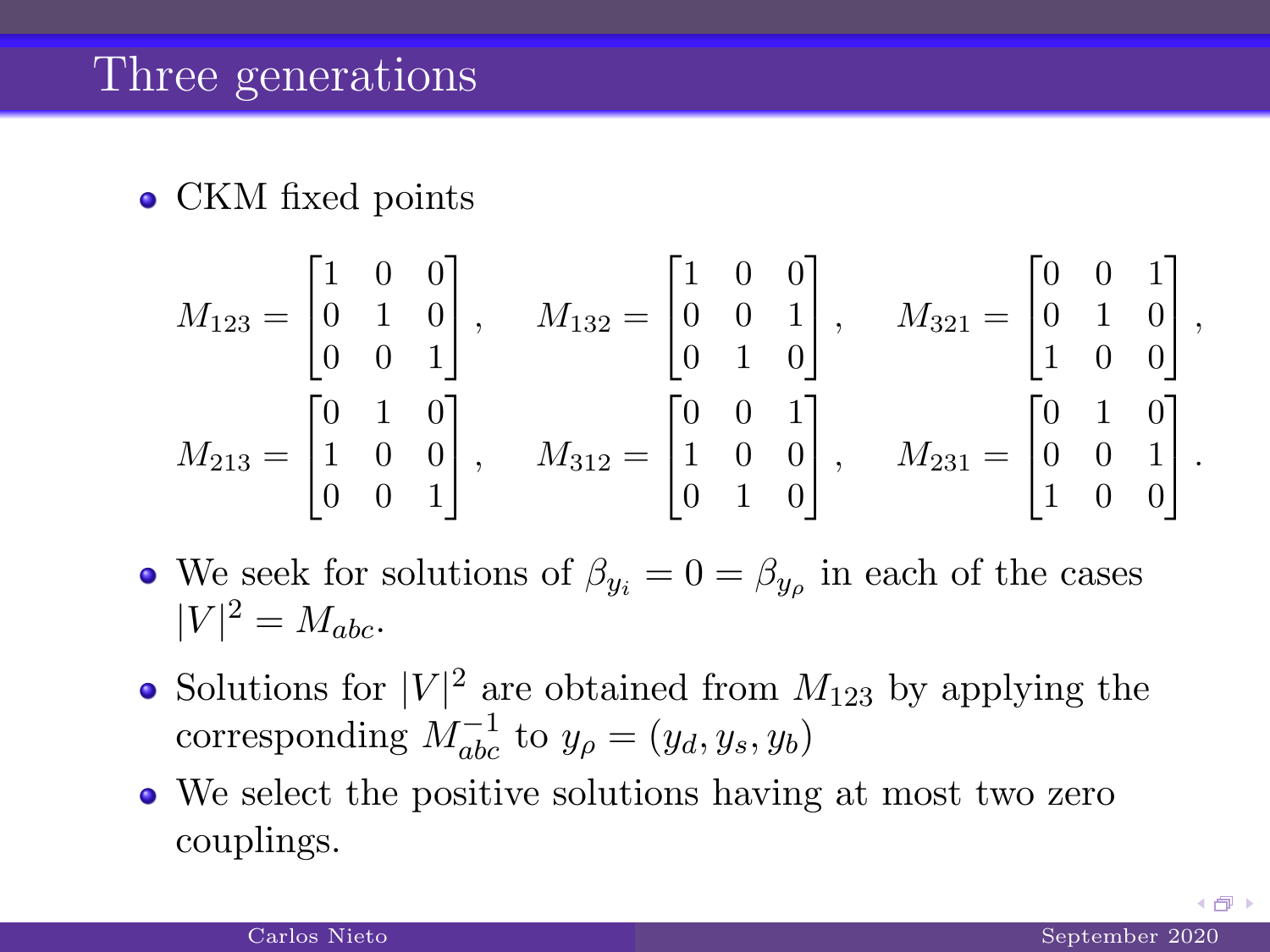#### Three generations

- 392 solutions for each  $V_2$
- We find 1 plane of fixed-points and 6 lines. We impose the conditions  $y_{t*} > y_{c*} > y_{u*}$  and  $y_{b*} > y_{s*} > y_{d*}$ .
- Only the case remains

$$
V_2^* = \begin{bmatrix} 1 & 0 & 0 \\ 0 & 1 & 0 \\ 0 & 0 & 1 \end{bmatrix}
$$

• Three solutions remain

$$
y_{u*}^2 = \frac{4\pi^2}{123}(47f_g + 82f_y) - y_{c*}^2 - y_{t*}^2, \quad y_{s*}^2 = -\frac{32f_g\pi^2}{41} + y_{c*}^2,
$$
  

$$
y_{d*}^2 = \frac{4\pi^2}{123}(23f_g + 82f_y) - y_{c*}^2 - y_{t*}^2, \quad y_{b*}^2 = -\frac{32f_g\pi^2}{41} + y_{t*}^2.
$$

 $+ 4 + 1 + 1 = 1 + 1 = 1 + 1 = 1$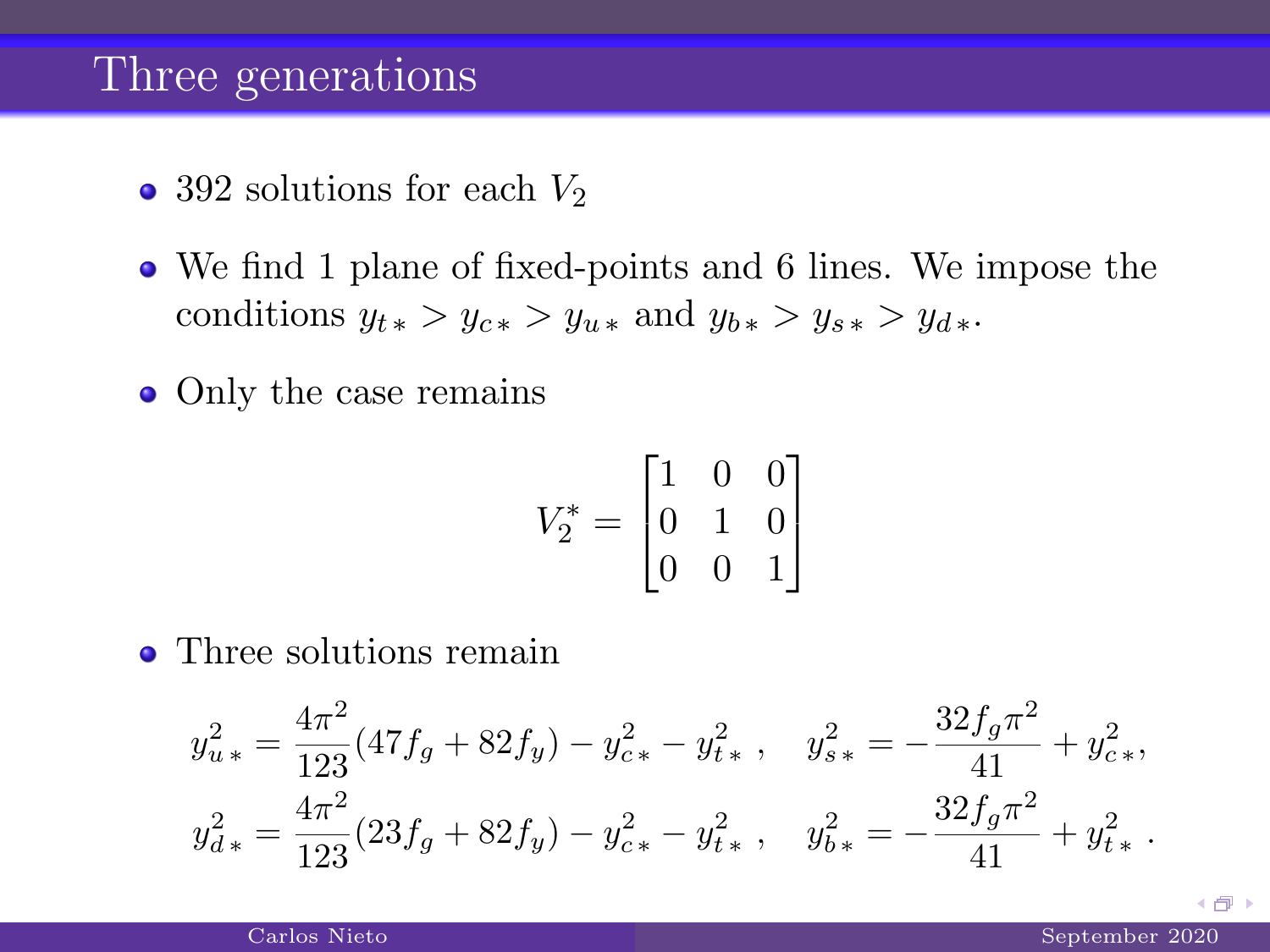#### Three generations

$$
y_{c*}^2 = \frac{4\pi^2}{123}(35f_g + 82f_y) - y_{t*}^2, \quad y_{b*}^2 = -\frac{32f_g\pi^2}{41} + y_{t*}^2,
$$
  

$$
y_{s*}^2 = \frac{4\pi^2}{123}(11f_g + 82f_y) - y_{t*}^2, \quad y_{d*}^2 = 0, \quad y_u^2 = 0.
$$

$$
y_{c*}^2 = \frac{4\pi^2}{123}(23f_g + 82f_y) - y_{t*}^2, \quad y_{b*}^2 = -\frac{32f_g\pi^2}{41} + y_{t*}^2,
$$
  

$$
y_{s*}^2 = \frac{4\pi^2}{123}(-f_g + 82f_y) - y_{t*}^2, \quad y_{u*}^2 = \frac{32f_g\pi^2}{41}, \quad y_d^2 = 0.
$$

- These fixed-points are UV repulsive.
- Other non-trivial CKM fixed-points generate negative Yukawa couplings.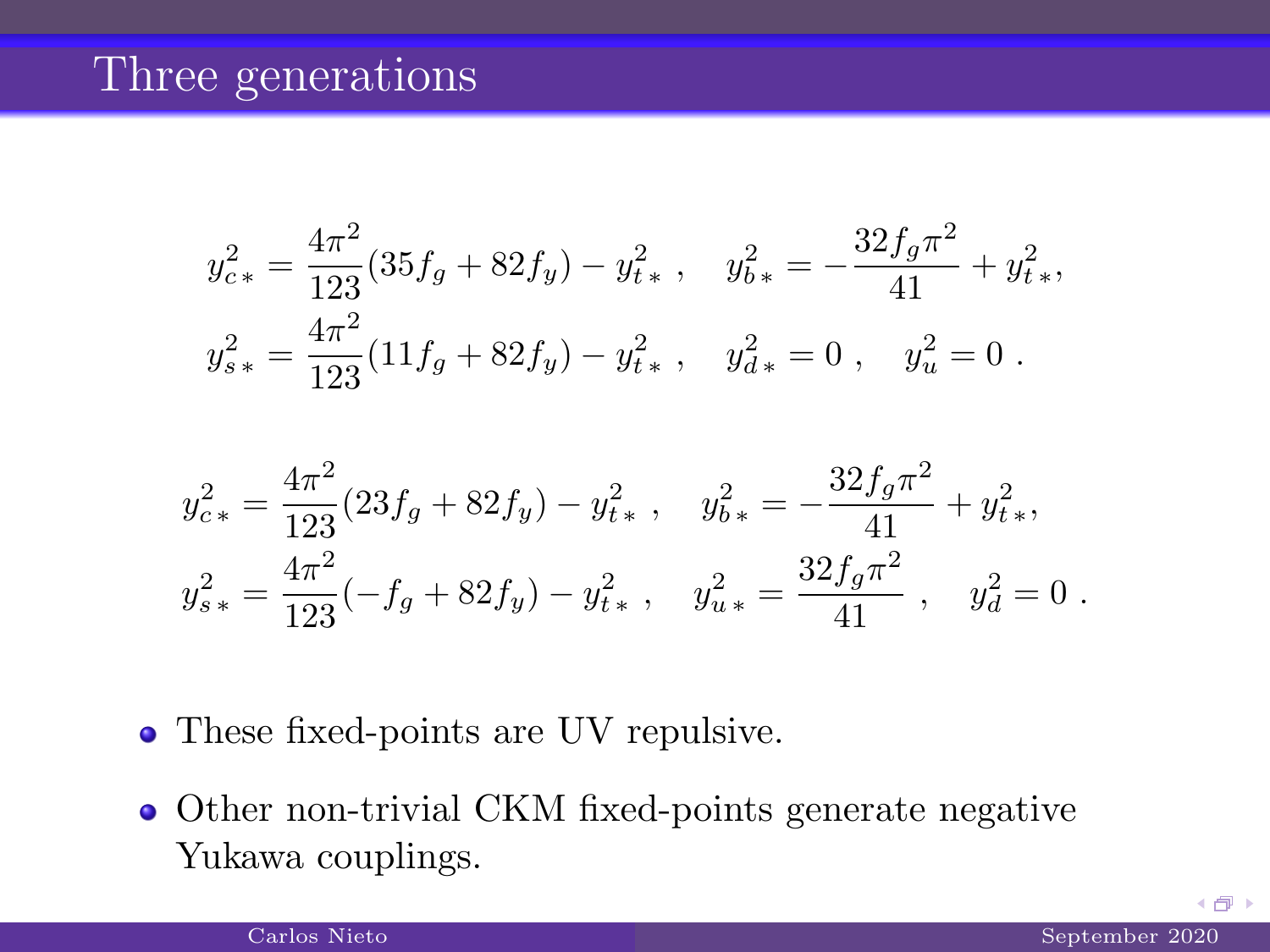We approach  $y_u \to 0$ ,  $y_d \to 0$ ,  $y_s \to 0$ ,  $y_c \to 0$ ,  $\implies$  solvable system

$$
y_{t*} = \frac{4\pi}{\sqrt{15}} \sqrt{f_g + 2f_y}, \quad y_{b*} = \frac{4\pi}{\sqrt{615}} \sqrt{-19f_g + 82f_y}.
$$

$$
V_2^* = \begin{bmatrix} 0 & 0 & 1 \\ 0 & 1 & 0 \\ 1 & 0 & 0 \end{bmatrix}
$$

 $\leftarrow$   $\oplus$   $\rightarrow$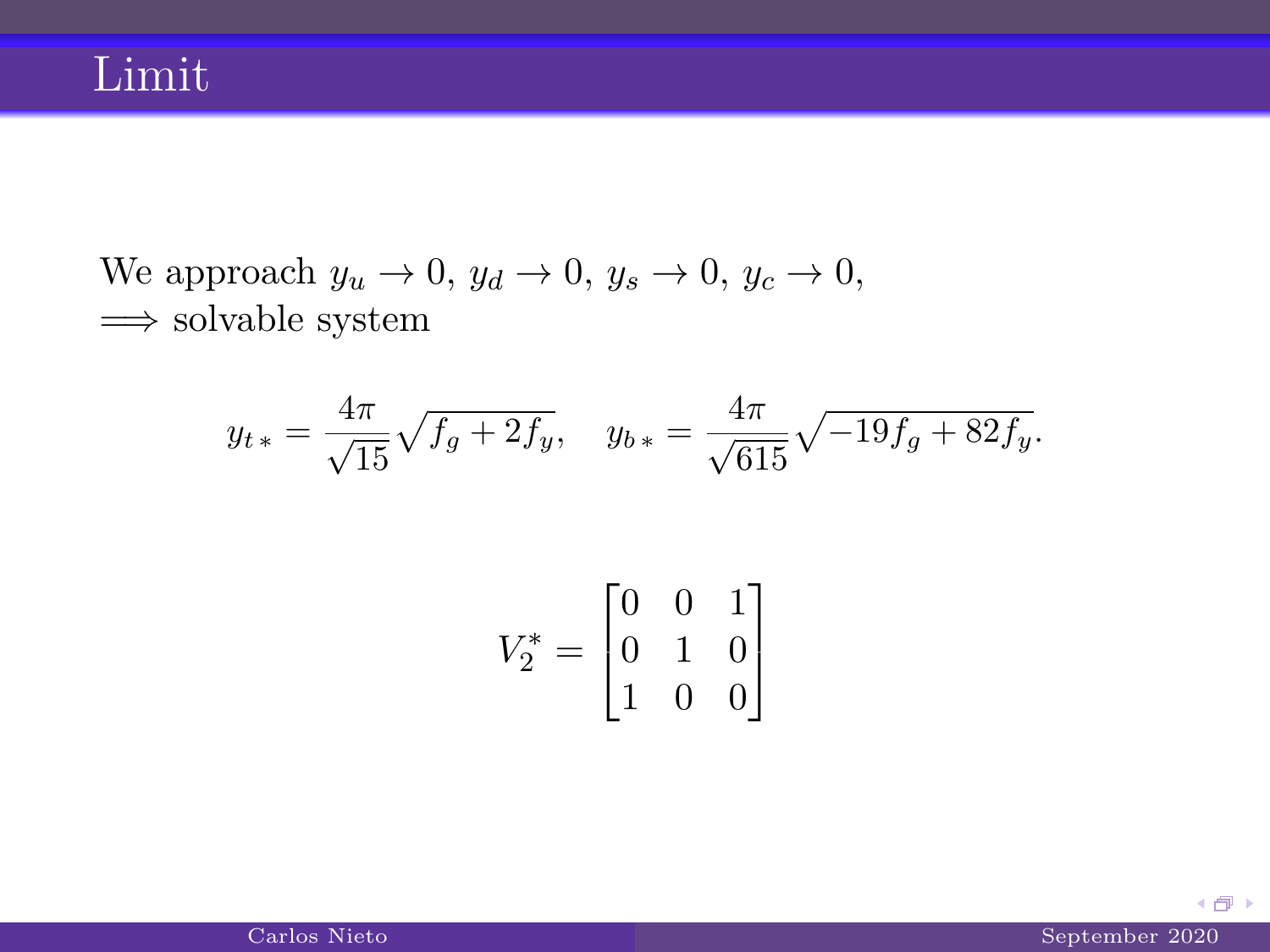# Running couplings

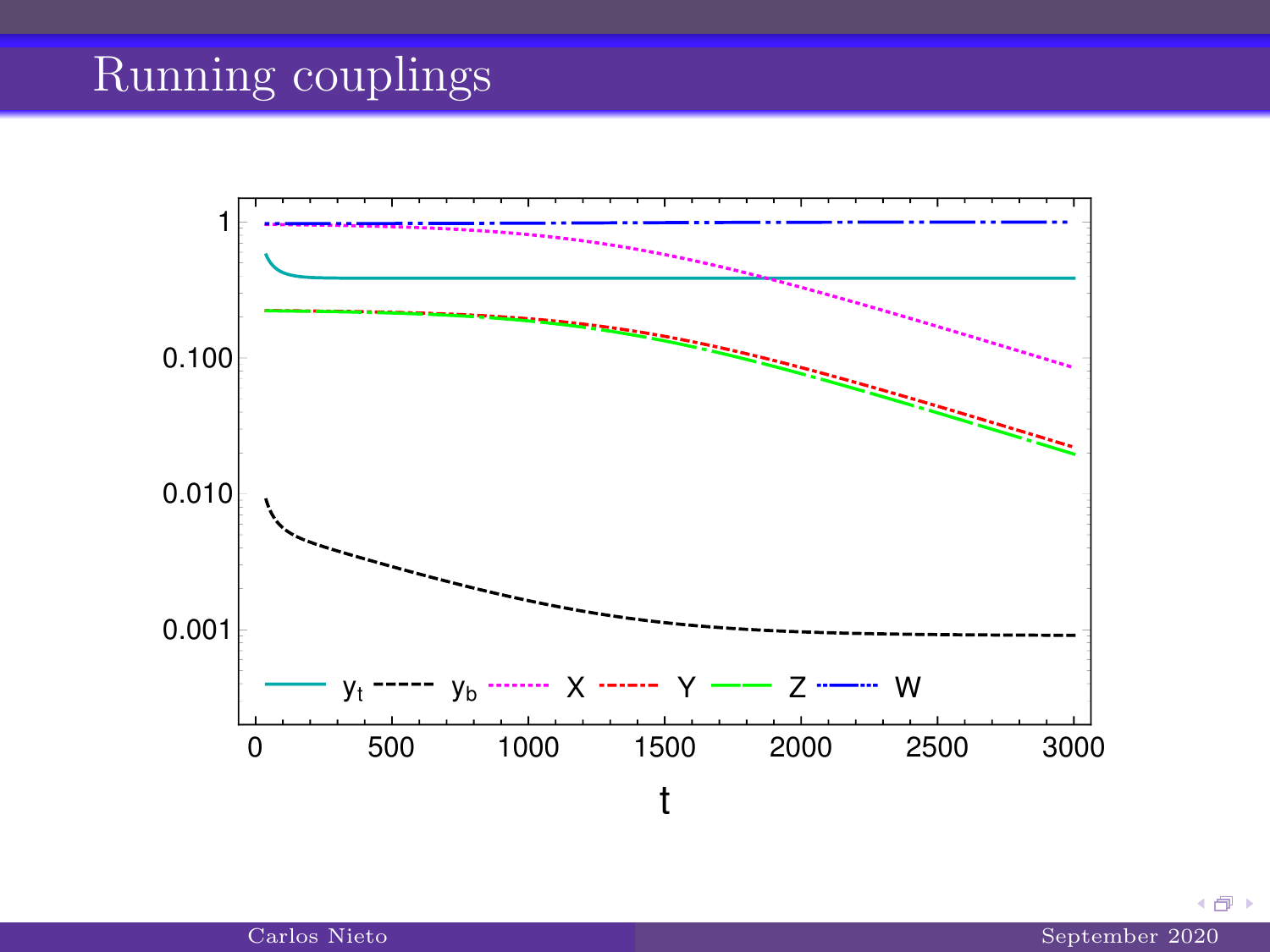|                  | Flow               | Exp.                  |
|------------------|--------------------|-----------------------|
| $M_t$            | $185 \text{ GeV}$  | 173 GeV               |
| $M_h$            | $4.2 \text{ GeV}$  | $4.18 \text{ GeV}$    |
| $M_c$            | $1.27 \text{ GeV}$ | $1.275\,\mathrm{GeV}$ |
| $M_s$            | 96 MeV             | 95 MeV                |
| $M_d$            | $4.7 \text{ MeV}$  | $4.7 \text{ MeV}$     |
| $M_u$            | $2.2 \text{ MeV}$  | $2.2 \text{ MeV}$     |
| $\boldsymbol{X}$ | 0.9326             | 0.9495                |
| Y                | 0.05053            | 0.05040               |
| Z                | 0.05035            | 0.05034               |
| W                | 0.94961            | 0.94788               |

 $\leftarrow$   $\oplus$   $\rightarrow$